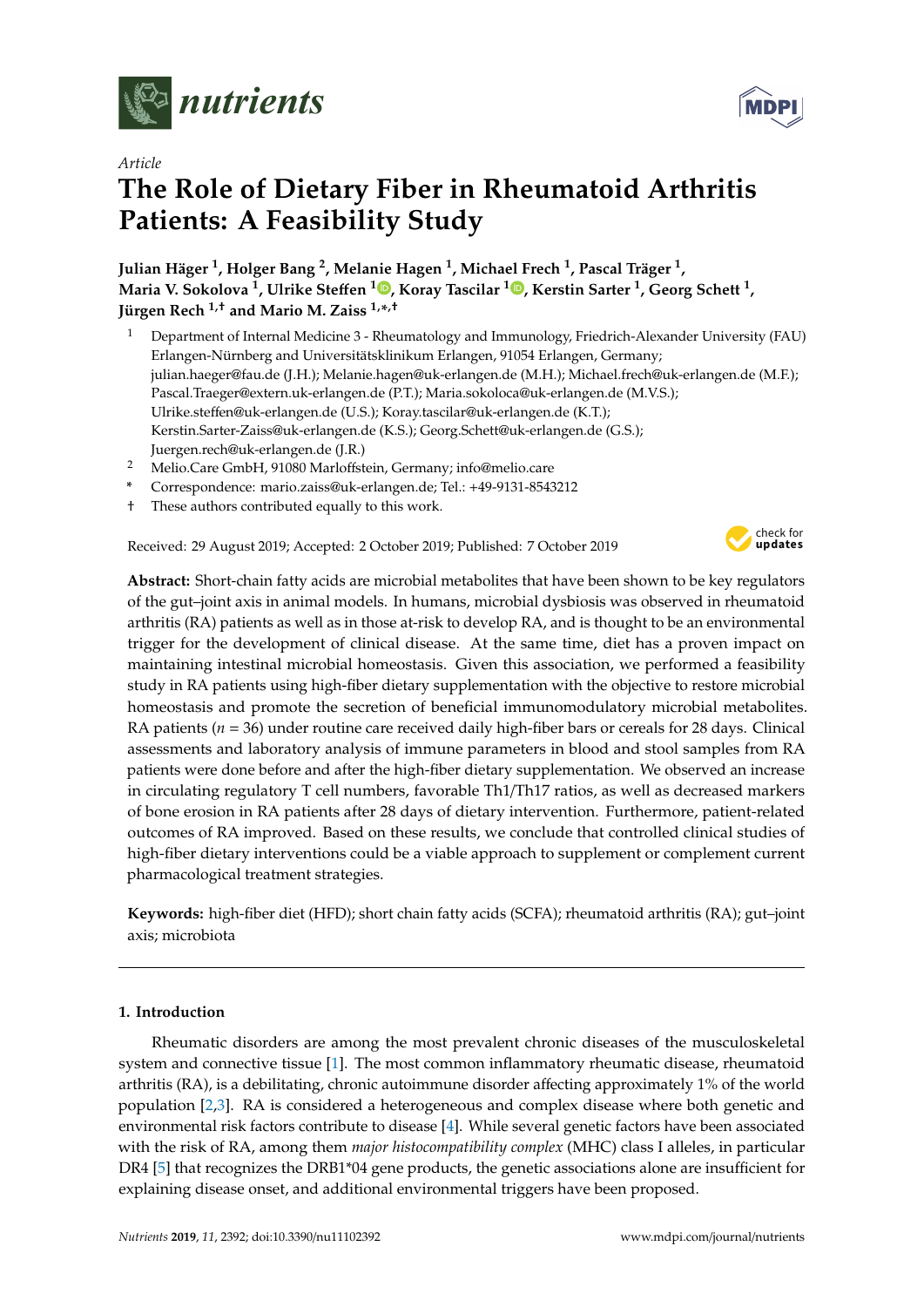One important environmental trigger appears to be the diet. Notably, in the last decades, an increase in the incidence of autoimmune and allergic diseases has been documented in developed countries worldwide [\[6\]](#page-10-5), which coincides with dramatic changes in diet, including reduced fiber intake [\[7\]](#page-10-6). Dietary fibers are complex carbohydrates consisting of both soluble and insoluble components. The insoluble fibers have important bulking properties, whereas the soluble forms are fermented by certain species of the gut microbiota, leading to physiologically active metabolites. Short-chain fatty acids (SCFA) are among the most abundant of these active metabolites representing a fuel source for intestinal epithelial cells [\[8\]](#page-10-7), shaping the gut morphology and function [\[9\]](#page-10-8), and serving as an energy source for certain bacterial species [\[10\]](#page-10-9).

Diet affects the diversity of the gut microbiota and thus its secreted metabolites [\[11](#page-10-10)[–14\]](#page-10-11). These findings combined with recent observations in animal models and humans further highlight the importance of the gut–joint axis and make dietary interventional studies—already conducted in the last century—again up to date. Various dietary intervention studies in RA patients have been published in the last century [\[15](#page-11-0)[–19\]](#page-11-1), including double-blinded, placebo-controlled clinical trials using n-3 fatty acid supplementation, short-term fasting [\[20](#page-11-2)[,21\]](#page-11-3), vegan, vegetarian, or Mediterranean diets [\[22,](#page-11-4)[23\]](#page-11-5). Among those, vegetarian [\[20\]](#page-11-2) and Mediterranean [\[23\]](#page-11-5)-based dietary interventions showed an attenuation of disease activity in RA patients. Following a one-year vegetarian diet, Kjeldsen-Kragh et al. report on statistically significant improvements in the number of tender joints, number of swollen joints, pain, and duration of morning stiffness [\[20\]](#page-11-2). Also, a strict three-month Mediterranean-based diet in RA patients ensued clinical benefits, which were shown by a significant reduction in DAS28 scores and improved life quality assessed by Health Assessment Questionnaire (HAQ) and SF-36 health surveys compared to RA control patients on standard diets [\[23\]](#page-11-5). That is of particular interest, as both the vegetarian and the Mediterranean diet are especially high in fiber, and were shown to significantly increase SCFA levels [\[13\]](#page-10-12). Moreover, daily probiotic supplementation of RA patients using capsules filled with 108 colony-forming units of live gut bacteria species of the genus *Lactobacillus casei* for two months exert beneficial effects on arthritis by attenuating DAS28 scores and reducing pro-inflammatory cytokine levels [\[24\]](#page-11-6). Once more, the inoculation of probiotic Lactobacillus strains was shown to modulate the gut microbiota and specifically increase SCFA concentrations [\[25\]](#page-11-7). Taken together, one might suggest that primarily, those dietary interventions or probiotic supplementation studies that also increase SCFA levels are most effective in attenuating clinical RA symptoms.

Encouraged on recent findings about the immunomodulatory impact of SCFA [\[26–](#page-11-8)[31\]](#page-11-9) and reports specifically highlighting their benefits in inflammatory arthritis and bone homeostasis [\[32](#page-11-10)[–35\]](#page-11-11) in mice, we have conducted a short-term feasibility study using high-fiber bar or cereal dietary supplementation in RA patients. Tregs act as immune regulatory cells [\[36\]](#page-12-0) and beneficially affect bone homeostasis [\[34,](#page-11-12)[37–](#page-12-1)[39\]](#page-12-2), and are considered to malfunction in RA [\[40\]](#page-12-3). Therefore, Tregs were used as the primary end-point of our here presented feasibility study in RA patients. We hypothesized, based on own previous work [\[35](#page-11-11)[,37–](#page-12-1)[39\]](#page-12-2) and the Treg-inducing effects of SCFA [\[26](#page-11-8)[,29\]](#page-11-13), that within our dietary high-fiber supplementation study, increased Treg numbers would most likely beneficially affect arthritis and related bone loss. In order to avoid changing the participating patients' lifestyle or daily eating behaviors, our study intervention was restricted to basically eating one single high-fiber bar (or equal cereal portion) daily over a 28-day study period. First, this approach was shaped based on the widely articulated desire of RA patients for add-on nutritional treatments to support ongoing therapies disease modifying anti-rheumatic drugs. Second, this approach was based on the ambivalent attitude of patients toward the ingestion of pharmaceutical-made nutritional supplementation. Moreover, a nutritional approach would theoretically allow us to equally and optimally fuel all known SCFA-producing pathways [\[16\]](#page-11-14) contrasting pharmaceutical forms of direct SCFA supplementation, and enables personalized adaptations with further dietary supplements that may be needed.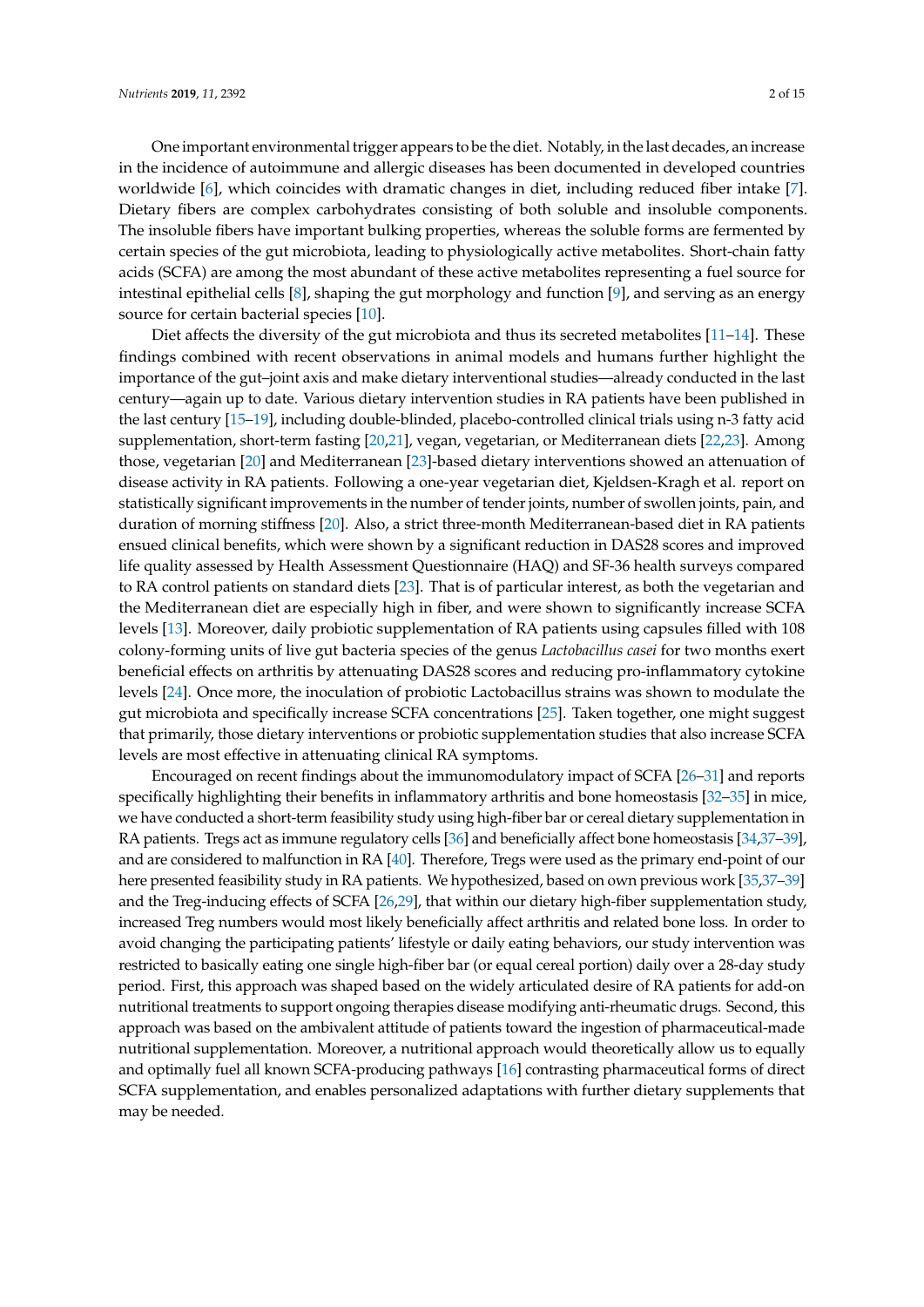# **2. Materials and Methods**

# *2.1. Study Subjects*

From November 2018 to January 2019, a total of 36 subjects fulfilling the American College of From November 2018 to January 2019, a total of 36 subjects fulfilling the American College of Rheumatology/European League Against Rheumatism (ACR/EULAR) classification criteria for RA, Rheumatology/European League Against Rheumatism (ACR/EULAR) classification criteria for RA, being in clinical remission (Disease Activity Score ≤2.6) were included in this prospective study [\[41\]](#page-12-4). After given informed consent, all eligible patients were assessed as consecutive cases. Participants After given informed consent, all eligible patients were assessed as consecutive cases. Participants were recruited at the outpatient clinic of the Medical Department 3 of the University Clinic Erlangen, were recruited at the outpatient clinic of the Medical Department 3 of the University Clinic Erlangen, Germany, and gave written informed consent. Patients with RA according to the ACR/EULAR Germany, and gave written informed consent. Patients with RA according to the ACR/EULAR 2010 2010 criteria receiving stable treatment with disease-modifying anti-rheumatic drugs (DMARDs) (conventional synthetic, targeted synthetic, or biological DMARDs) were instructed in detail on the (conventional synthetic, targeted synthetic, or biological DMARDs) were instructed in detail on the use of the dietary supplement in addition to their regular treatment (Figure 1)[. A](#page-2-0)ll patients stayed on their initial standard medication throughout the feasibility study, and compliance was confirmed their initial standard medication throughout the feasibility study, and compliance was confirmed weekly based on new patient orders of further high-fiber portions. RA patients' habitual intake of weekly based on new patient orders of further high-fiber portions. RA patients' habitual intake of<br>fiber was assessed using a modified version of the food frequency questionnaire (FFQ) developed for use in the German Health Examination (DEGS) Survey for Adults 2008–2011 [\[42\]](#page-12-5), but did not change use in the German Health Examination (DEGS) Survey for Adults 2008–2011 [42], but did not change significantly (*p* = 0.5416) within the 28-day study period. All patients received clinical examination at baseline and 28 days, including measurement of parameters of disease activity (DAS28), physical baseline and 28 days, including measurement of parameters of disease activity (DAS28), physical function (HAQ-DI), and quality of life (SF-36). At baseline and 28 days, routine laboratory as well as immunologic parameters were measured as well. In addition, markers of intestinal inflammation, intestinal permeability, and adaptive T cell-related immunity were assessed at baseline and follow-up intestinal permeability, and adaptive T cell-related immunity were assessed at baseline and follow-(summarized in Section [2.5\)](#page-3-0). The study was approved by the Ethics Committee of Medical University Erlangen-Nürnberg (approval number 357\_17B). University Erlangen-Nürnberg (approval number 357\_17B).

<span id="page-2-0"></span>

**Figure 1.** Subject flow chart of the high-fiber dietary supplementation feasibility study. RA, **Figure 1.** Subject flow chart of the high-fiber dietary supplementation feasibility study. RA, rheumatoid arthritis; DMARDs, disease-modifying anti-rheumatic drugs. ACR/EULAR, American College of Rheumatology/European League Against Rheumatism.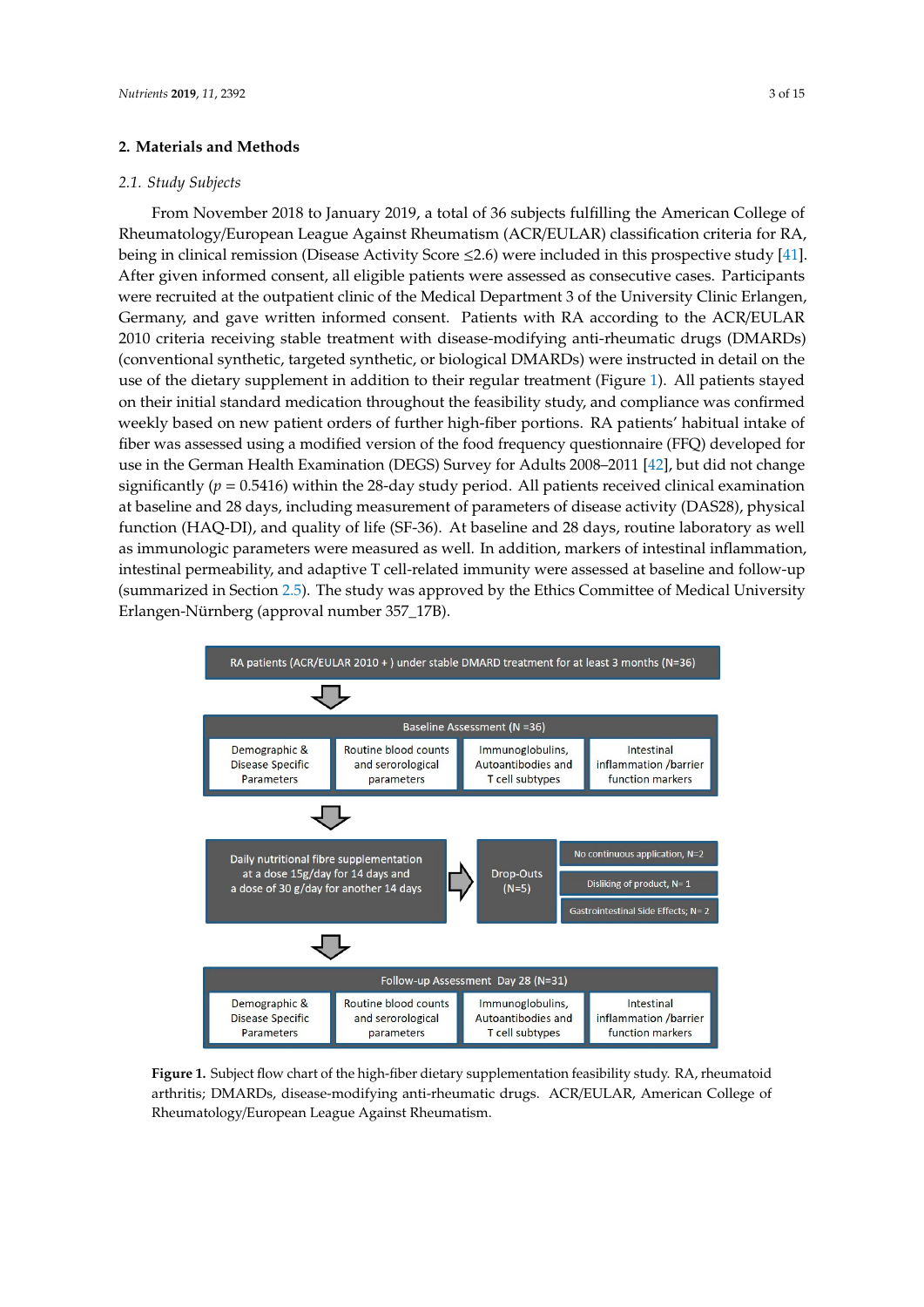## *2.2. Intervention*

Bakery products account for around 70% of all consumed cereal products; therefore, in an effort to include SFCA in commonly consumed foods, we have produced bars and cereals that contain 50% of dietary fibers and a wide range of prebiotic ingredients to support the production of SCFA as much as possible. According to the FDA rules  $((21 \text{ CFR } 101.9(c)(6)(i))$  for "dietary fiber", we have added non-digestible soluble and insoluble carbohydrates (with three or more monomeric units) to have physiological effects that are beneficial to human health. In a first in-men study with healthy volunteers, we had selected the following dietary fiber mixture as very effective in improving SCFA production in humans: ground flaxseed, oat flakes, psyllium husk, inulin, arrowroot flour, guar gum, coconut, and hemp flour. Additionally, 0.5% cinnamon was added as a non-synthetic chemical additive for food preservation, achieving a generally accepted taste. The ingredients were mixed according to the standards process of a certified bakery. After baking the bars and cereal, materials were divided into 30-g portions and stored in vacuum packaging to ensure a longer shelf life of the baked product.

## *2.3. Assessment of Safety (Adverse Events, Concomitant Medication, and Tolerability)*

All adverse events and concomitant medication were documented during the study period. Tolerability was assessed at the end of the study. Subjects rated the overall tolerability in three categories as "well tolerated", "slightly unpleasant", or "very unpleasant".

# *2.4. Data analysis and Statistics*

Clinical and demographic characteristics of patients were summarized and tabulated using appropriate descriptive statistics. The aim and primary end-point of our here presented feasibility study in RA patients was to examine the effect of short-term high-fiber dietary supplementation on Treg numbers. Based on previous data [\[33\]](#page-11-15) and published data [\[29\]](#page-11-13) a conservative assumption with an 8% increase in Tregs was applied for the prior sample size calculation, resulting in an effect size of  $d = 0.828$ . Based on the following input details—alpha error problem of  $= 0.05$ , actual power of 80%—a sample size of  $n = 26$  subjects was estimated. We used the Wilcoxon signed-rank test to compare changes in T-cell subpopulations and clinical outcomes between baseline and after the dietary intervention. We did not make adjustments for multiple testing in this exploratory feasibility study. Two-sided *p* values of <0.05 were considered significant, and were shown as  $p^* = p < 0.5$ ;  $p^{**} = p <$ 0.01; and  $p^{***} = p < 0.001$ .

## <span id="page-3-0"></span>*2.5. Sample Collection and Processing*

#### 2.5.1. Cell Handling and Cryoconservation

Mononuclear cells (MNC) from whole blood samples were isolated by density gradient centrifugation (Pancoll, Pan Biotech) according to the manufacturer's instructions. MNC were washed in phosphate-buffered saline (PBS) and resuspended in cryoconservation medium (10% dimethyl sulfoxide (DMSO), 90% fetal calf serum (FCS; c.c.pro)) and cryoconserved at 200  $\times$  10<sup>6</sup>/mL over liquid nitrogen for more than 48 h. MNC numbers were determined by a Neubauer cell-counting chamber.

# 2.5.2. Flow Cytometry

Cells were recovered from cryoconservation in corresponding pairs and washed in cell culture medium (RPMI 1640, Pan Biotec) supplemented with 10% FCS. Prior to staining with antibodies, a LIVE/DEAD Fixable Violet Dead Cell Stain Kit (Life Technologies) was used to exclude dead cells. For intracellular staining, total lymphocytes were incubated in vitro overnight with T-Bet and RORγt antibodies. Antibodies directly coupled with fluochromes were used. Tregs were gated on CD4<sup>+</sup>CD25<sup>+</sup>FoxP3<sup>+</sup> cells, Th1 cells as CD4<sup>+</sup>T-bet<sup>+</sup>, and Th17 cells as CD4<sup>+</sup>RORγt<sup>+</sup>. All flow cytometry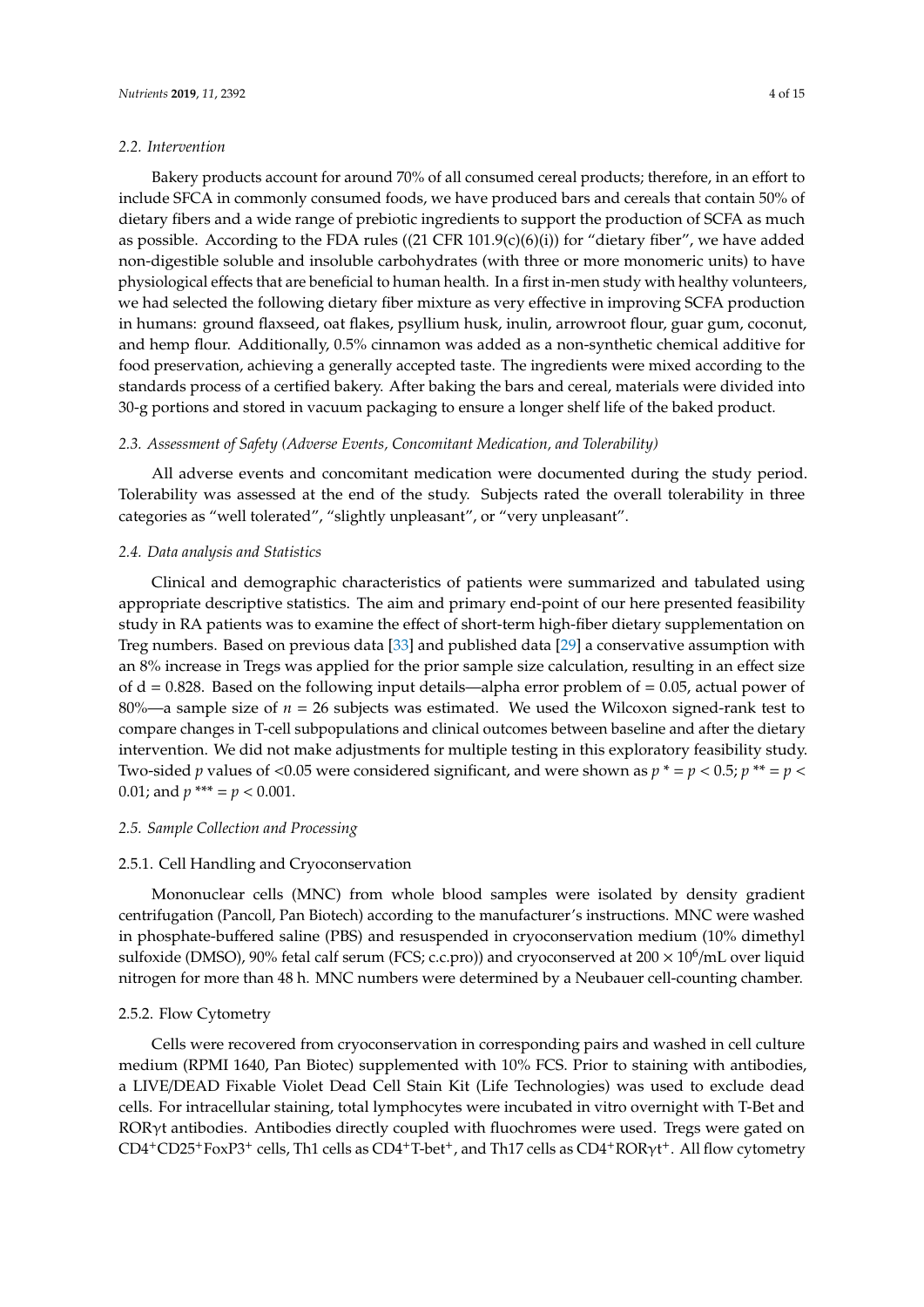analyses were performed using the CytoFLEX Platform (Beckman Coulter) and analyzed using Kaluza analysis software (Beckman Coulter).

# 2.5.3. Enzyme-linked Immunosorbent Assay (ELISA)

Cross-Laps CTX-I (IDS, Immunodiagnostic Systems, UK), osteocalcin (OCN) (Invitrogen, Germany), and Zonulin (Cusabio Technology, US) serum ELISA were performed according to the manufacturer's instructions. Concentrations of total serum immunoglobulin A (IgA), IgA1, and IgA2 were determined by Elisa using goat F(ab)2 anti-human IgA (#2052-01) as capture and HRP-coupled goat anti-IgA (#2050-05), mouse anti-human IgA1 (#9130-05), or mouse anti-human IgA2 (#9140-05) as detection antibodies (all Southern Biotech). Anti citrullinated protein antibodies (ACPA) levels were determined using cyclic-citrullinated peptide (CCP) coated plates (Orgentec Diagnostika). For sera calprotectin ELISA, a sandwich-type method was used based on a coating of 0.5 µg/mL monoclonal antibodies against human calprotectin (Medix Biochimica, Finnland; Orgentec, Mainz, Germany, for research-only kit,), on a standard microtiterplate (Thermo Scientific, Denmark) at 4 ◦C for 8 h at least, and unspecific binding was blocked with PBS supplemented with 1% of bovine serum albumin. Patient samples were diluted 1:100 in PBS/0.05% and incubated for 30 min. In the presence of calprotectin, a sandwich complex form is made up of immobilized antibodies, calprotectin, and peroxidase-conjugated antibodies. The washing procedure and substrate reaction were performed as described above for the modified vimentin peptides ELISAs.

# 2.5.4. Stool Sample Processing

Stool samples had been frozen for a maximum of 24 weeks and were thawed immediately before use. Stool Extraction Tubes (ORGENTEC Diagnostika) provided with a universal extraction medium were used according to the manufacturer's instructions. The tube was filled with 750  $\mu$ L of extraction medium. The integrated spatula in the closure of the tube was used to pick exactly 15 mg of stool, resulting in a sample dilution of 1:50. The tube was vortexed to dissolve the stool completely in the extraction medium, and the sample was further homogenized for 15 min on a rocking shaker. Then, the homogenate was transferred to a fresh microtube and centrifuged at 3000× *g* for two minutes. The clear supernatant was transferred to a fresh tube, and aliquots of  $10 \mu$ L were tested immediately for modified vimentin assays.

# 2.5.5. Modified Vimentin 58-GRVYATRSSAVR-69 (p18)

Patient-processed stool samples were diluted 1:100 in PBS/0.05% Tween 20/1% albumin and incubated for 30 min. Unbound antibodies were washed out with twice with 200 µL of PBS/0.05% Tween. Bound autoantibodies were detected with horseradish peroxidase conjugated anti-human IgG (Dianova, Hamburg, Germany) and visualized with 3,3', 5,5"-tetramethylbenzidine (TMB) as substrate for the peroxidase. Optical density was measured with standard micro-titer plate reader (Tecan, Germany). Standard curves were established by using a patient serum from the Outpatients Department of Rheumatology, Dresden. The reference range was defined by healthy volunteers (*n* = 300) as mean antibody reactivity plus three standard deviations (SD). The detection of rheumatoid factor IgM, and anti-CCP IgG antibodies were measured using commercially available ELISA kits (Orgentec Diagnostika, Germany), and a cut-off of 20 IU was used to define antibody positivity. In the citrullinated, acetylated, and carbamylated vimentin peptide assays, a cut-off of 20 IU was used to define antibody positivity. Peptides were manufactured and used in accordance with the general protocol for the Orgentec immunometric enzyme immunoassay [\[43](#page-12-6)[,44\]](#page-12-7). Briefly, 0.5 µg/mL of biotinylated vimentin peptide either citrullinated (GRVYAT-Cit-SSAVR, carbamylated (GRVYAT-HCit-SSAVR), or acetylated (GRVYAT-Lys(ac)-SSAVR were loaded on streptavidin precoated cavities of a standard micro-titerplate (Thermo Scientific, Denmark), and unspecific binding was blocked with PBS supplemented with 1% bovine serum albumin.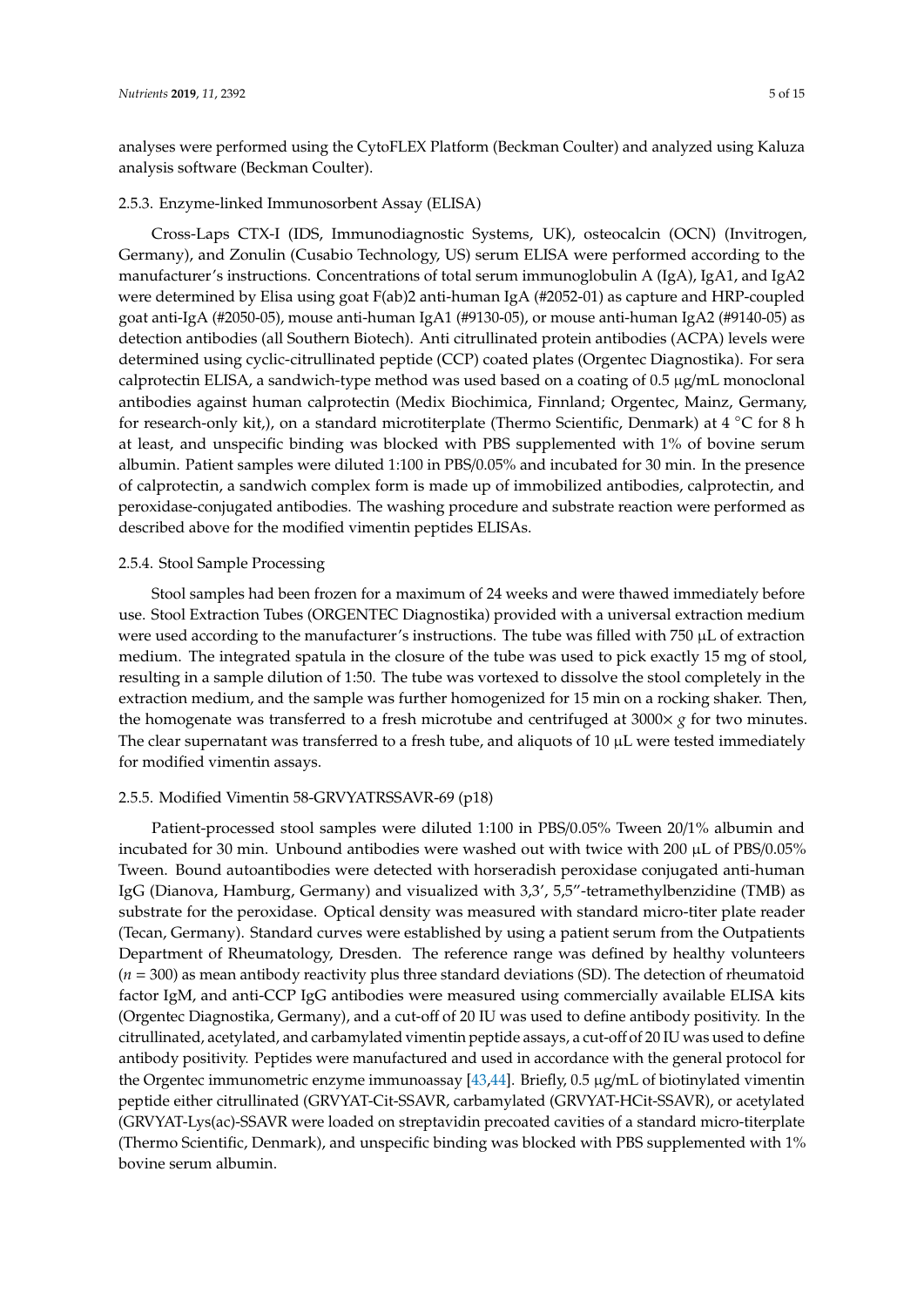# **3. Results**

## *3.1. Patient Charactristics*

<span id="page-5-0"></span>Demographic data and the current medication of participating patients are summarized in Table [1.](#page-5-0)

| Table 1. Demographic data and current treatment of participating patients |
|---------------------------------------------------------------------------|
|---------------------------------------------------------------------------|

| Demographic characteristics $(N = 36)$                |                  |
|-------------------------------------------------------|------------------|
| Age, mean $\pm$ SD, years                             | $56.19 \pm 7.7$  |
| Females, $N$ $(\%)$                                   | $20(64.51\%)$    |
| BMI, mean $\pm$ SD, units                             | $26.63 \pm 6.4$  |
| Ever smoker, $N$ (%)                                  | $6(19.35\%)$     |
| Disease-specific characteristics $(N = 36)$           |                  |
| Disease duration, mean $\pm$ SD, years                | $11.64 \pm 9.39$ |
| Disease activity score (DAS) 28, mean $\pm$ SD, units | $2.54 \pm 0.28$  |
| Anti-CCP-IgG antibody positive, N (%)                 | 15 (48.38%)      |
| Rheumatoid Factor IgM positive, $N$ (%)               | $12(38.7\%)$     |
| Concomitant anti-rheumatic treatment ( $N = 36$ )     |                  |
| Methotrexate, $N$ (%)                                 | $16(51.61\%)$    |
| Glucocorticoids, $N$ $(\%)$                           | $5(16.12\%)$     |
| Other csDMARDS, N (%)                                 | $1(3.22\%)$      |
| Biological DMARDs, $N$ (%)                            | $23(74.10\%)$    |
| Tumor Necrosis Factor Inhibitors, $N$ (%)             | $5(16.12\%)$     |
| Tocilizumab, N (%)                                    | $8(25.8\%)$      |
| Abatacept, $N$ (%)                                    | $3(9.67\%)$      |
| Rituximab, N (%)                                      | $7(22.58\%)$     |
| JAK-inhibitors, $N$ (%)                               | $4(12.9\%)$      |

BMI: body-mass index, CCP: cyclic-citrullinated peptide, DMARD: disease-modifying anti-rheumatic drug, csDMARD: conventional synthetic DMARD, JAK: Janus kinase, SD: standard deviation.

#### 3.2. Effects on T cell Homeostasis **index**, C<sub>p</sub> extending and personal personal personal personal personal personal personal personal personal personal personal personal personal personal personal personal personal person drug, csDMARD: conventional synthetic DMARD, JAK: Janus kinase, SD: standard deviation.

Flow cytometry analysis of  $CD4+CD25+FoxP3+$  cells from whole blood samples of RA patients at baseline and after the 28 days of high-fiber supplementation revealed a significant (*p* = 0.0138) increase in the numbers of Tregs at day 28 (Figure [2a](#page-5-1)). Flow cytometry analysis for CD4+T-bet+ (Th1) and CD4<sup>+</sup>ROR $\gamma$ t<sup>+</sup> (Th17) cells following high-fiber supplementation revealed a significant ( $p = 0.0135$ ) increase of the Th1/Th17 ratio on day 28 (Figure [2b](#page-5-1)). At the same time, neither total CD4<sup>+</sup> or CD8<sup>+</sup> T-cell numbers were changed (Figure [2c](#page-5-1),d). Hence, high-fiber supplementation appears to affect T-cell polarization rather than globally affecting T-cell numbers. baseline and after the 28 days of high-fiber supplementation revealed a significant (*p* = 0.0138) rather than globally ancelling T-cell numbers.

<span id="page-5-1"></span>

Figure 2. Short-term high-fiber supplementation effects on T-cell populations of RA patients. (a) Flow cytometry analysis of CD4+CD25+FoxP3+ cells from whole blood samples of RA patients before and cytometry analysis of CD4+CD25+FoxP3<sup>+</sup> cells from whole blood samples of RA patients before and after high-fiber supplementation (*p* = 0.0138); (**b**) Th1/Th17 ratios for each participating RA patient after high-fiber supplementation (*p* = 0.0138); (**b**) Th1/Th17 ratios for each participating RA patient calculated based on flow cytometry analysis for CD4<sup>+</sup>T-bet<sup>+</sup> (Th1) and CD4<sup>+</sup>RORγt<sup>+</sup> (Th17) cells  $(p = 0.0135)$ ; (**c**) CD4<sup>+</sup> and (**d**) CD8<sup>+</sup> T cells from whole blood samples in RA patients. Data is expressed *3.3. Effects on Signs and Symptoms of Arthritis*  as mean ± SD. Statistical difference was determined by Wilcoxon matched-pairs signed-rank test.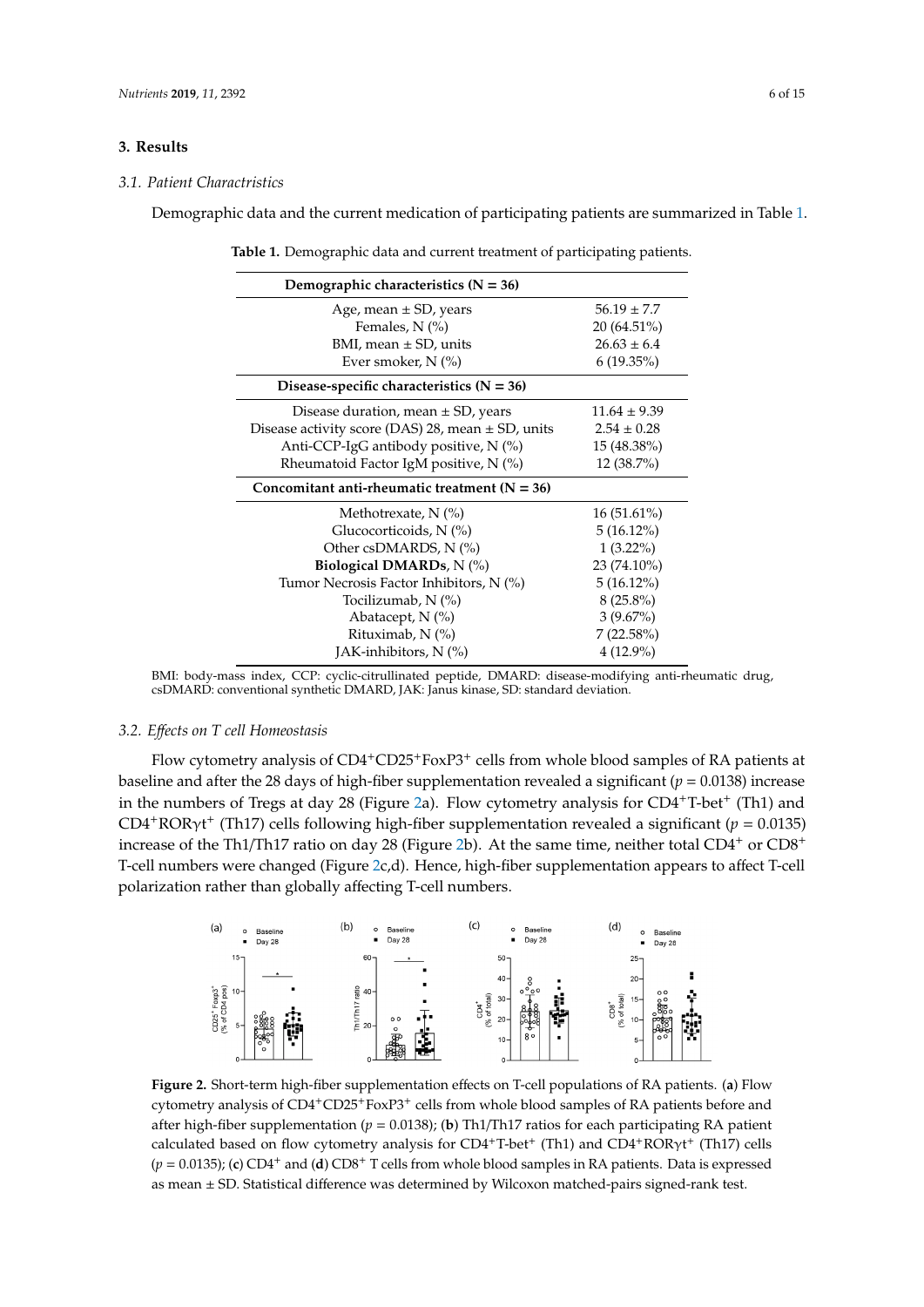# *3.3. E*ff*ects on Signs and Symptoms of Arthritis*

As RA patients do not have substantial inflammatory activity at baseline due to stable effective DMARD therapy, disease activity measures such as DAS 28 were low already at baseline, and did not significantly change during the study period (Table [2\)](#page-6-0). However, the Short Form (SF) 36 Health Survey, which is a 36-item instrument for measuring patients' quality of life, significantly improved after the 28-day period of nutritional intervention affecting both the physical (physical functioning,  $p = 0.0007$ ) and the mental components of life quality (general health,  $p = 0.0137$ ) (Table [2\)](#page-6-0). The Health Assessment Questionnaire Disability Index (HAQ-DI) is currently the most widely used measure of physical functioning and disability across rheumatic diseases, particularly in RA [\[45\]](#page-12-8). Here, within this short period of dietary high-fiber supplementation, HAQ values did also show significant (*p* = 0.0036) improvements (Table [2\)](#page-6-0).

<span id="page-6-0"></span>

|                                                               | <b>Baseline</b>  | Day 28               |
|---------------------------------------------------------------|------------------|----------------------|
| <b>Disease Activity</b>                                       |                  |                      |
| Disease activity score (DAS) 28, mean $\pm$ SD, units         | $2.56 \pm 0.28$  | $2.53 \pm 0.28$      |
| Swollen joint count, mean $\pm$ SD, N                         | $0.61 \pm 0.23$  | $0.50 \pm 0.22$      |
| Tender joints, mean $\pm$ SD, N                               | $2.29 \pm 0.60$  | $2.25 \pm 0.62$      |
| Visual analogue scale (VAS) for pain, mean $\pm$ SD, cm       | $25.54 \pm 4.78$ | $26.96 \pm 4.74$     |
| VAS for patients' global disease activity, mean $\pm$ SD, cm  | $24.54 \pm 4.22$ | $26.18 \pm 4.25$     |
| VAS for physicians global disease activity, mean $\pm$ SD, cm | $20.31 \pm 4.26$ | $17.85 \pm 4.08$     |
| <b>Physical Function</b>                                      |                  |                      |
| Health Assessment Questionaire (HAQ), mean ± SD, units        | $0.54 \pm 0.08$  | $0.43 \pm 0.09$ **   |
| <b>Quality of Life</b>                                        |                  |                      |
| SF 36- physical functioning                                   | $66.37 \pm 5.30$ | $73.74 \pm 4.79$ *** |
| SF 36- role limitation/physical, mean $\pm$ SD, units         | $57.69 \pm 8.52$ | $58.65 \pm 8.54$     |
| SF 36- role limitation/emotional, mean $\pm$ SD, units        | $64.04 \pm 7.84$ | $60.23 \pm 8.68$     |
| SF 36- energy/fatigue, mean $\pm$ SD, units                   | $55.77 \pm 4.60$ | $58.27 \pm 4.33$     |
| SF 36-emotional wellbeing, mean $\pm$ SD, units               | $70.96 \pm 3.96$ | $71.20 \pm 3.94$     |
| SF 36- social functioning, mean ± SD, units                   | $76.10 \pm 4.38$ | $75.16 \pm 4.08$     |
| SF 36- pain, mean $\pm$ SD, units                             | $63.48 \pm 3.69$ | $61.87 \pm 3.91$     |
| SF 36- general health, mean $\pm$ SD, units                   | $40.37 \pm 3.58$ | $50.53 \pm 4.47$ *   |
| SF 36-health change, mean $\pm$ SD, units                     | $61.00 \pm 4.58$ | $55.00 \pm 4.08$     |

**Table 2.** Clinical assessment of participating patients.

SD: standard deviation, SF 36: short form 36. *p* \* = *p* < 0.5; *p* \*\* = *p* < 0.01; and *p* \*\*\* = *p* < 0.001.

#### *3.4. E*ff*ects on Routine Laboratory Parameters and Markers of Bone Resorption*

Routine laboratory assessments did not show a significant change during the short study period (Table [3\)](#page-7-0). There was a slight increase in blood eosinophil counts at day 28 (*p* = 0.0558) (Table [3\)](#page-7-0). C-reactive protein levels were low at baseline, and slightly but not significantly (*p* = 0.2246) decreased after 28 days. Chronic inflammation in RA also leads to bone loss. Bone destruction is caused by an elevated resorption activity of osteoclasts, which can be measured by increased levels of collagen fragments (CTX-I) [\[46\]](#page-12-9). Here, we show that serum CTX-I (Crosslaps) concentrations were significantly reduced ( $p = 0.0322$ ) in RA patients treated with high-fiber supplementation (Table [4\)](#page-7-1).

| Table 3. Blood values of participating patients. |                 |   |
|--------------------------------------------------|-----------------|---|
| <b>Laboratory Tests</b>                          | <b>Baseline</b> | D |

| <b>Laboratory Tests</b>                                           | <b>Baseline</b>   | Day 28            |
|-------------------------------------------------------------------|-------------------|-------------------|
| C-reactive protein, mean $\pm$ SD, mg/L                           | $6.74 \pm 0.61$   | $6.01 \pm 0.36$   |
| Erythrocytes, mean $\pm$ SD, N $\times$ 10 <sup>6</sup> / $\mu$ L | $4.60 \pm 0.07$   | $4.60 \pm 0.07$   |
| Hematocrit, mean $\pm$ SD, %                                      | $41.25 \pm 0.52$  | $40.96 \pm 0.49$  |
| Leukocytes, mean $\pm$ SD, N $\times$ 10 <sup>3</sup> / $\mu$ L   | $6.41 \pm 0.46$   | $6.50 \pm 0.50$   |
| Thrombocytes, mean $\pm$ SD, N $\times$ 10 <sup>3</sup> / $\mu$ L | $250.2 \pm 10.65$ | $262.2 \pm 11.83$ |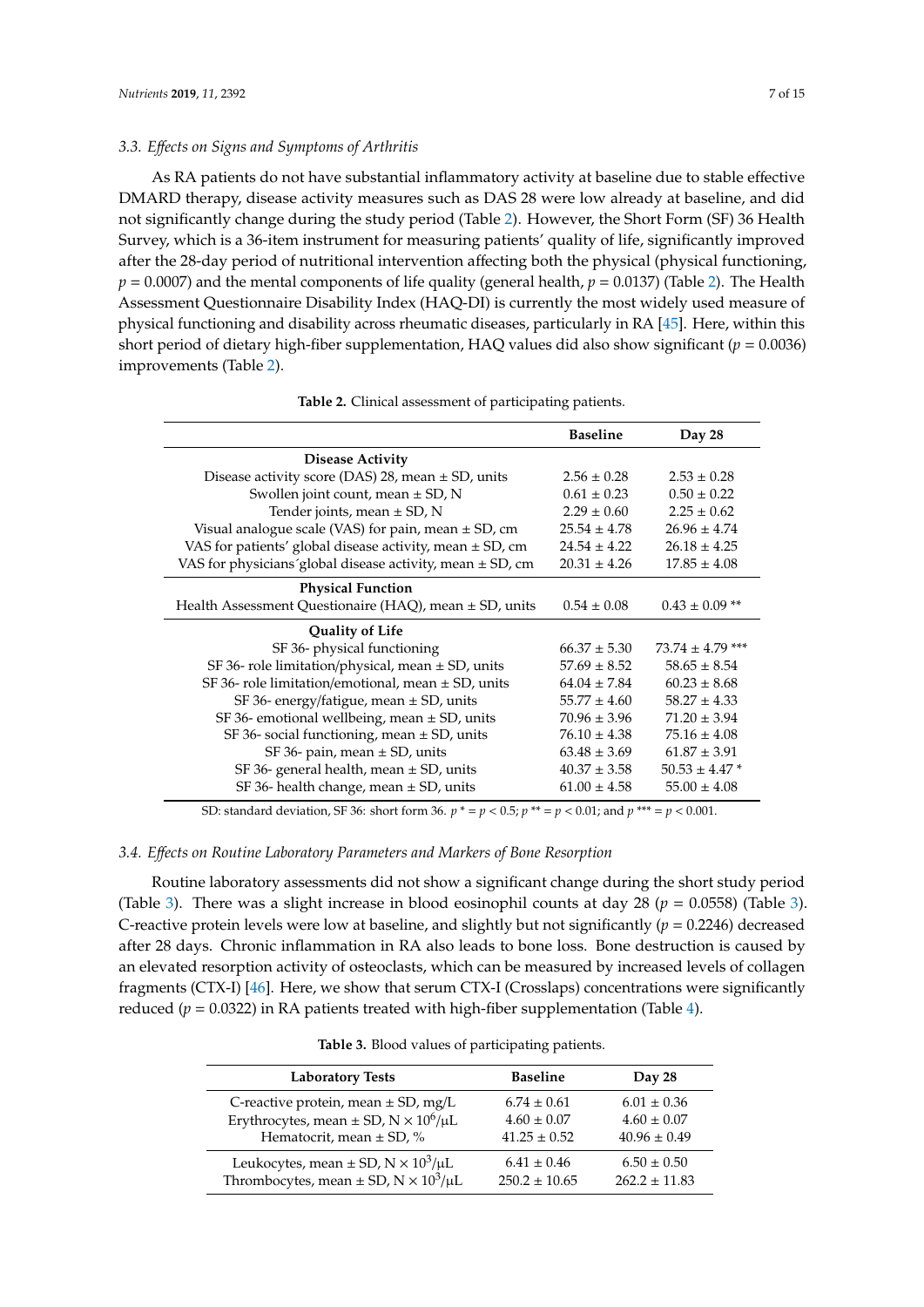<span id="page-7-0"></span>

| <b>Laboratory Tests</b>                                          | <b>Baseline</b>   | Day 28            |
|------------------------------------------------------------------|-------------------|-------------------|
| Neutrophils, mean $\pm$ SD, N $\times$ 10 <sup>3</sup> / $\mu$ L | $4.07 \pm 0.43$   | $3.83 \pm 0.36$   |
| Monocytes, mean $\pm$ SD, N $\times$ 10 <sup>3</sup> / $\mu$ L   | $0.54 \pm 0.03$   | $0.52 \pm 0.08$   |
| Lymphocytes, mean $\pm$ SD, N $\times$ 10 <sup>3</sup> / $\mu$ L | $1.54 \pm 0.10$   | $1.63 \pm 0.11$   |
| Eosinophils, mean $\pm$ SD, N $\times$ 10 <sup>3</sup> / $\mu$ L | $0.13 \pm 0.01$   | $0.16 \pm 0.02$   |
| Basophils, mean $\pm$ SD, N $\times$ 10 <sup>3</sup> / $\mu$ L   | $0.04 \pm 0.01$   | $0.04 \pm 0.01$   |
| Creatinin, mean $\pm$ SD, mg/dL                                  | $0.76 \pm 0.03$   | $0.75 \pm 0.03$   |
| Uric acid, mean $\pm$ SD, mg/dL                                  | $5.28 \pm 0.22$   | $5.19 \pm 0.25$   |
| Sodium, mean $\pm$ SD, mmol/L                                    | $139.8 \pm 0.28$  | $140.0 \pm 0.33$  |
| Potassium, mean $\pm$ SD, mmol/L                                 | $4.41 \pm 0.08$   | $4.42 \pm 0.07$   |
| LDH, mean $\pm$ SD, U/L                                          | $274.3 \pm 12.10$ | $264.2 \pm 8.81$  |
| Creatine kinase, mean ± SD, U/L                                  | $130.2 \pm 16.28$ | $158.3 \pm 29.53$ |
| ALT, mean $\pm$ SD, U/L                                          | $26.42 \pm 2.94$  | $29.04 \pm 2.77$  |
| Alkaline phosphatase, mean $\pm$ SD, U/L                         | $78.39 \pm 3.96$  | $81.52 \pm 4.69$  |
| LDL-cholesterol, mean $\pm$ SD, mg/dL                            | $160.3 \pm 7.17$  | $153.5 \pm 7.53$  |
| HDL-Cholesterol, mean $\pm$ SD, mg/dL                            | $70.31 \pm 2.39$  | $68.94 \pm 3.48$  |
| Triglycerides, mean $\pm$ SD, mg/dL                              | $105.9 \pm 10.51$ | $94.38 \pm 8.86$  |
| Hba1c, mean $\pm$ SD, %                                          | $5.50 \pm 0.11$   | $5.51 \pm 0.11$   |

**Table 3.** *Cont.*

SD: standard deviation, LDH: lactate dehydrogenase; LDL: low density lipoprotein, HDL: high density lipoprotein, Hba1c: glycated hemoglobin 1c.

## *3.5. E*ff*ects on Immunological Parameters*

We observed significant changes in the levels of mucosal immunity-associated IgA subclasses after nutritional intervention (Table [4\)](#page-7-1). Hence, the total IgA ( $p = 0.034$ ) and IgA1 ( $p = 0.0442$ ) were significantly reduced at 28 days following high-fiber supplementation. The effects of IgA were more global rather than specific for IgA antibodes against citrullinated proteins. The IgM rheumatoid factor and IgG anti-citrullinated protein antibodies, which are rather specific for RA-related autoimmunity and associated with more severe disease [\[41,](#page-12-4)[47\]](#page-12-10) slightly decreased, but overall were not significantly changed during the 28-day treatment. Of note, anti-citrullinated vimentin p18 peptide antibody levels were also significantly ( $p = 0.0063$ ) reduced 28 days after high-fiber supplementation (Table [4\)](#page-7-1).

# *3.6. E*ff*ects on Intestinal Markers of Inflammation and Barrier Function*

<span id="page-7-1"></span>Moreover, we observed significantly reduced serum calprotectin ( $p = 0.0039$ ) and zonulin (*p* = 0.0407) levels after high-fiber dietary intervention (Table [4\)](#page-7-1).

| <b>Immunological Parameters</b>                       | <b>Baseline</b>   | Day 28                       |
|-------------------------------------------------------|-------------------|------------------------------|
| $RF$ - IgM, mean $\pm$ SD, Units                      | $211.9 \pm 98.26$ | $185.7 \pm 79.35$            |
| RF IgA, mean $\pm$ SD, Units                          | $142.4 \pm 62.80$ | $127.9 \pm 50.85$            |
| $ACPA-IgG$ (CCP2 test), mean $\pm$ SD, Units          | $231.2 \pm 76.94$ | $170.7 \pm 53.21$            |
| IgA1, mean $\pm$ SD, OD                               | $3911 \pm 537.5$  | $3599 \pm 515.1$ *           |
| IgA2, mean $\pm$ SD, OD                               | $215.2 \pm 32.88$ | $211.9 \pm 39.06$            |
| Total IgA, mean $\pm$ SD, OD                          | $4206 \pm 558.9$  | $3873 \pm 538.7$ *           |
| $ACPA$ (CCP2 test) IgA1, mean $\pm$ SD, $\mu$ g/mL    | $3.12 \pm 0.36$   | $2.83 \pm 0.35$              |
| ACPA (CCP2 test) IgA2, mean $\pm$ SD, $\mu$ g/mL      | $0.68 \pm 0.10$   | $0.64 \pm 0.10$              |
| Total ACPA IgA, mean $\pm$ SD, $\mu$ g/mL             | $4.08 \pm 0.31$   | $3.78 \pm 0.37$              |
| Anti-citrullinated VIM $p18$ , mean $\pm$ SD, OD      | $654.5 \pm 116.4$ | $460.3 \pm 89.25$ **         |
| Anti- Acetylated ornithine VIM p18, mean $\pm$ SD, OD | $311.0 \pm 100.7$ | $303.7 \pm 107.3$            |
| Carbamylated vimentin VIM p18, mean $\pm$ SD, OD      | $284.6 \pm 126.4$ | $229.3 \pm 97.45$            |
| Acetylated lysine VIM $p18$ , mean $\pm$ SD, OD       | $299.0 \pm 141.8$ | $276.4 \pm 132.3$            |
| Calprotectin, mean $\pm$ SD, ng/mL                    | $6.06 \pm 0.71$   | $4.52 \pm 0.31$ **           |
| Zonulin, mean $\pm$ SD, ng/mL                         | $4.01 \pm 0.51$   | $2.91 \pm 0.32$ *            |
| Crosslaps, mean $\pm$ SD, ng/mL                       | $0.42 \pm 0.05$   | $0.36 \pm 0.05$ <sup>*</sup> |
| Osteocalcin, mean $\pm$ SD, ng/mL                     | $16.31 \pm 1.16$  | $16.73 \pm 1.40$             |

RF: rheuma factor, SD: standard deviation, OD: optical density, Ig: immunoglobulin, ACPA: anti citrullinated protein antibodies.  $p^* = p < 0.5; p^{**} = p < 0.01.$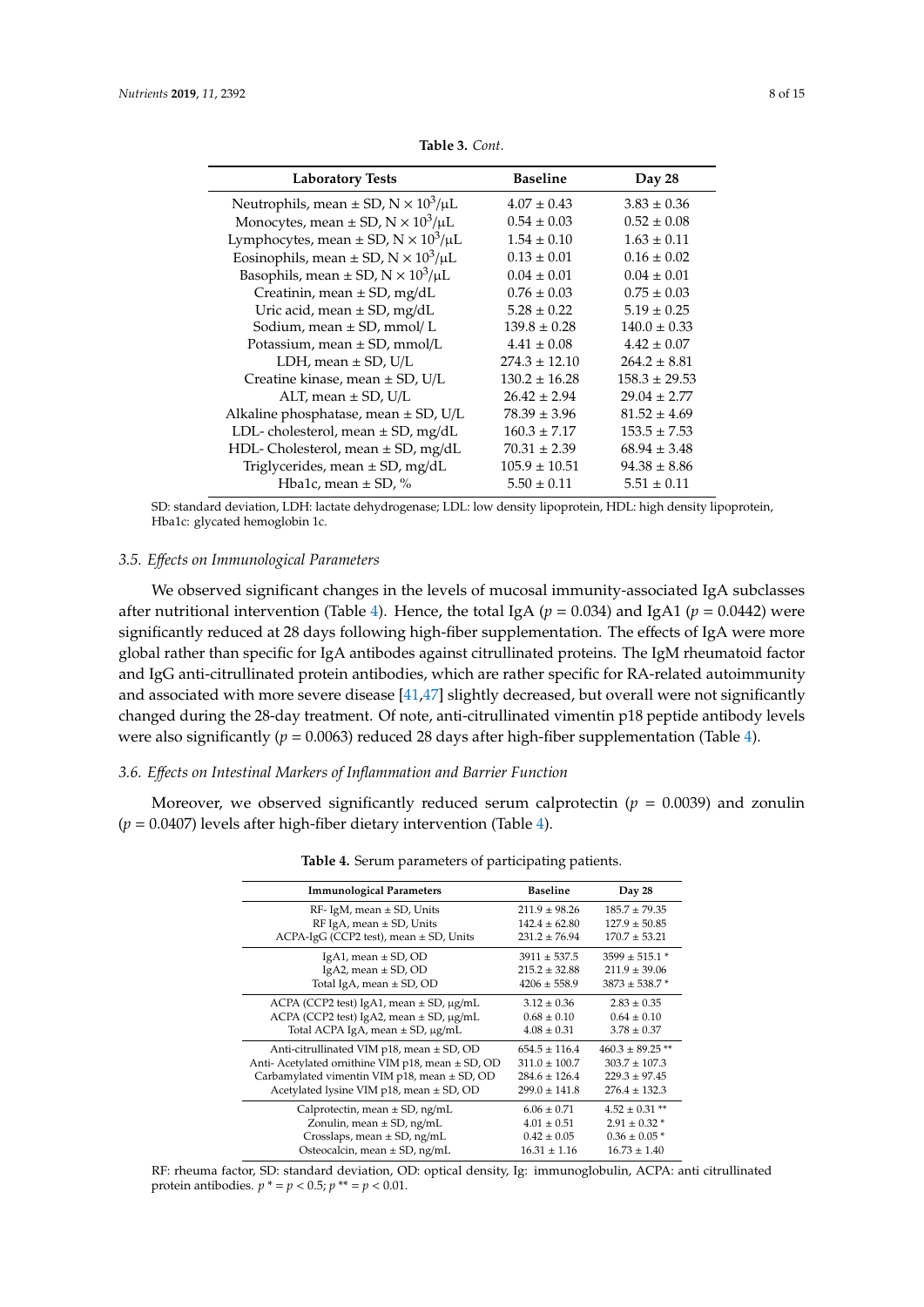## **4. Discussion**

Most dietary fibers are fermented by gut bacteria, and thus give rise to the microbial metabolites SCFA. The three main SCFA detected in our bodies are acetate, propionate, and butyrate. A decreased intake of dietary fibers and increased intake of fat and sugar in our food, which is typical for a Western lifestyle, were shown to contribute to intestinal microbial dysbiosis by the depletion of specific bacterial taxa of the gut microbiota [\[48\]](#page-12-11). Microbial dysbiosis in the gut was shown to promote severe immunological dysfunctions [\[49\]](#page-12-12) that in turn may contribute to the immune dysbalance observed in RA [\[36\]](#page-12-0). In this context, it was proposed that inflammatory diseases may, at least in part, be affected by dietary fiber supplementation, arguing for attempts to overcome the "fiber gap" through selective fiber-rich adjustments in our diet [\[50\]](#page-12-13).

We have previously shown that a high-fiber diet or direct SCFA supplementation can attenuate experimental arthritis and inhibit bone loss [\[33](#page-11-15)[,35\]](#page-11-11). At the same time, microbial dysbiosis has been associated with arthritis, pointing toward a gut–joint axis in the onset of arthritis. For example, as early as the 1970s, it was shown that intestinal infections frequently preceded the occurrence of clinical arthritis [\[51\]](#page-12-14). Later, Kohashi et al. demonstrated in 1979 that germ-free (GF) rats develop a particularly severe form of RA in an adjuvant-induced arthritis model [\[52\]](#page-12-15). Other studies have shown the effects of both Gram-positive or Gram-negative intestinal bacteria on arthritis, further suggesting that the gut microbiota has a significant influence on the development of RA [\[52,](#page-12-15)[53\]](#page-12-16). Additional data showed that the intestines of germ-free HLA-B27 rats or B10.BR (h-2 (k)) mice—these animal models are predisposed to develop spontaneous arthritis—following selective repopulation with different bacterial strains were even more prone to develop arthritis [\[54,](#page-12-17)[55\]](#page-13-0). These data were recently complemented by showing that the onset and severity of clinical arthritic symptoms in genetically susceptible mice depends on the gut microbiota composition [\[56–](#page-13-1)[58\]](#page-13-2).

In an effort to translate these observations obtained in animal models to humans, 16s rRNA sequencing methods were used in order to correlate individual bacterial strains within the gut microbiota and the onset of clinical signs in human RA patients [\[59](#page-13-3)[,60\]](#page-13-4). These data showed that commensal gut bacteria belonging to the Prevotellaceae family are enriched in RA patients, especially in pre-clinical stages of RA [\[61–](#page-13-5)[64\]](#page-13-6). However, discrepancies in the pro-arthritogenic and anti-arthritogenic effects of specific gut microbes used in animal models, together with the so-far indistinct results of human 16s rRNA microbiota sequencing, suggest that there may be no single gut bacterial strain that is promoting or inhibiting arthritis on its own. In contrast, distinct bacterial communities or their secreted bacterial metabolites may function as environmental triggers responsible for the onset or prevention of arthritis. Taken together, existing human studies strengthen the gut–joint axis by identifying a microbial dysbiosis early in human arthritis that is partially normalized during the treatment of arthritis [\[65\]](#page-13-7).

Although attenuating effects on RA pathology were observed in dietary intervention studies, none of them has been successfully implemented in the clinics so far. The reasons for that might be: (i) a scarcity of acceptance and persuasion of rheumatologists on this topic, (ii) unidentified underlying immunological mechanisms explaining the improvement in RA patients, or (iii) the existence of therapeutically very effective DMARDS that make dietary alternatives less prominent. However, all dietary intervention therapies require changes to the patients' daily lifestyle and eating behaviors, and that requires commitment, endurance, persuasion, and time. Therefore, in the current study, we considered a simple dietary supplementation using high-fiber bars or cereals to close the "fiber gap", while leaving the standard nutrition of each individual untouched.

The aim and primary end-point of our here presented feasibility study in RA patients was to examine the effect of short-term high-fiber dietary supplementation on Treg numbers. We hypothesized that dietary supplementation with fiber can strengthen regulatory immune elements, thereby helping to control and even suppress disease progression in RA, and in consequence inhibit bone loss and the impairment of function. Tregs, which act as immune regulatory cells [\[36\]](#page-12-0) and beneficially affect bone homeostasis [\[34,](#page-11-12)[37–](#page-12-1)[39\]](#page-12-2) are considered to malfunction in RA [\[40\]](#page-12-3). Therefore, Treg-supporting effects,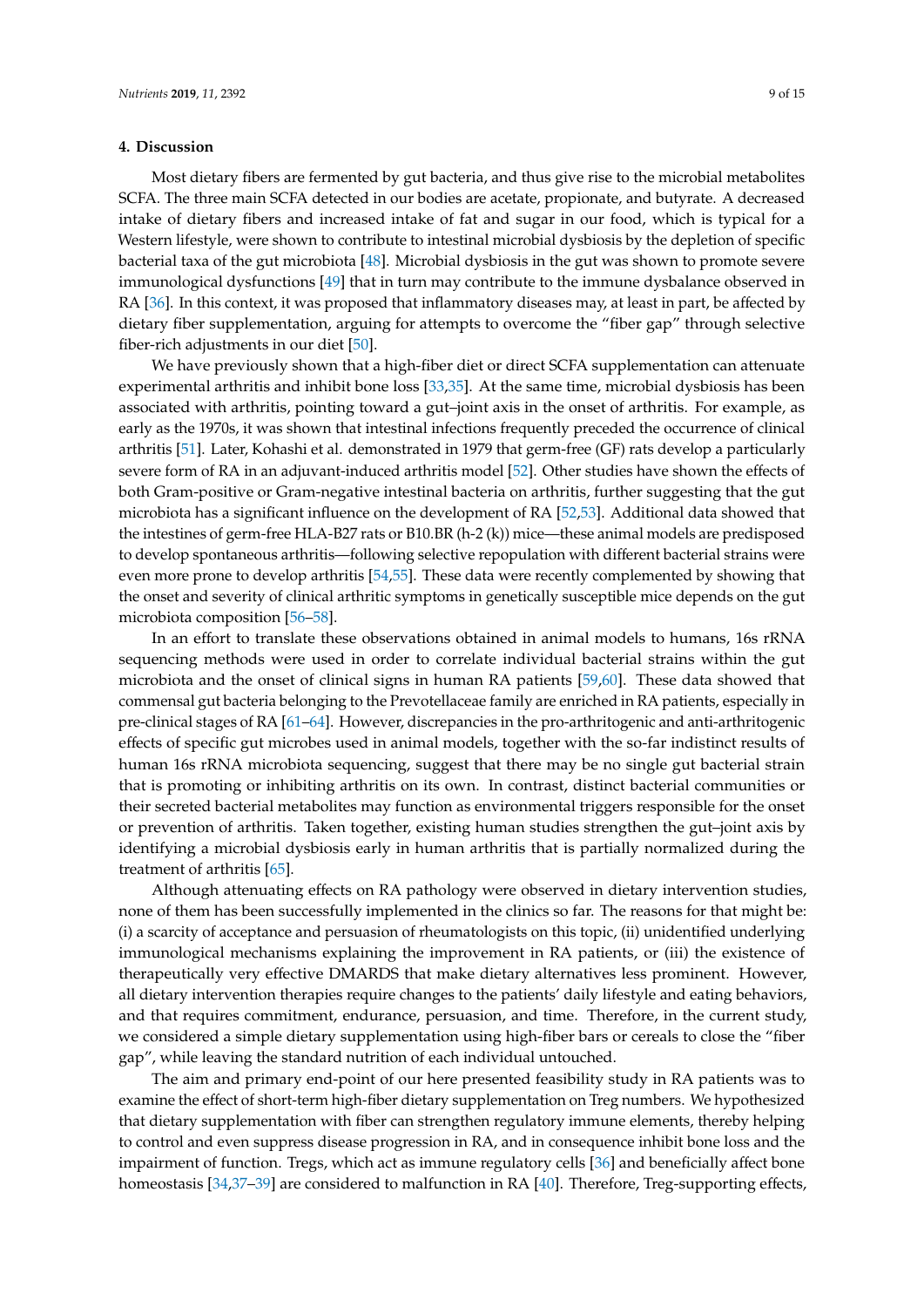as observed in our dietary high-fiber supplementation study, are the most likely to beneficially affect arthritis and related bone loss. Alongside the increased Treg numbers observed in our feasibility study, RA patients also showed beneficial Th1/Th17 cell ratios, lowered citrullinated vimentin peptide 18 and serum IgA concentrations, and improved parameters for quality of life, as shown by the HAQ and SF36 questionnaire outcomes. It was shown previously that RA patients exhibit a decreased Th1/Th17 ratio compared to healthy individuals [\[66](#page-13-8)[,67\]](#page-13-9). Interestingly, dietary high-fiber supplementation, as shown here in our feasibility study, skewed the ratio in the opposite direction, initiating anti-arthritic processes. While the impact of IgG autoantibodies on the development of RA has been intensively studied, the role of IgA autoantibodies is still less well defined, but potentially more relevant for understanding intestinal function [\[68\]](#page-13-10). Synovial biopsies of RA patients revealed that up to 38% of plasma cells produced IgA [\[69\]](#page-13-11), and subjects at risk for developing RA showed an increased percentage of IgA-producing peripheral blood plasmablasts [\[70\]](#page-13-12). These data suggest that reducing serum IgA levels in RA patients may represent another health-promoting effect observed in our feasibility study. In addition, citrullinated vimentin was shown to be highly abundant in RA synovial tissues [\[71\]](#page-13-13), and among the possible 43 putative citrullinated arginine residues, the citrullinated vimentin 58-GRVYATRSSAVR-69 (p18) peptide had one of the highest reactivities with RA sera [\[72\]](#page-13-14). An epitope spreading of RA-related immunity against citrullinated peptides has been observed in the evolution of RA [\[73](#page-13-15)[,74\]](#page-14-0), while data from our here presented study suggest that some of these changes may indeed be at least partially reversible, as shown for reduced p18 concentrations, and that dietary fiber supplementation is a key driver of this reversal.

Calprotectin is a 24-kDa dimer of calcium-binding proteins S100A8 and S100A9. The measurement of fecal calprotectin has emerged as one of the most useful tools for quantifying intestinal inflammation [\[75\]](#page-14-1), and zonulin controls intestinal permeability and disintegrates intestinal tight junctions [\[76,](#page-14-2)[77\]](#page-14-3). Short-term dietary high-fiber supplementation clearly supported gut homeostasis by reducing the intestinal inflammation marker, calprotectin [\[72\]](#page-13-14) and the intestinal barrier marker zonulin [\[69\]](#page-13-11) in our feasibility study in RA patients. Zonulin expression has been recently shown to be augmented in autoimmune conditions associated with tight junction dysfunction, including celiac disease (CD) and Type 1 diabetes (T1D) [\[78](#page-14-4)[,79\]](#page-14-5). Interestingly, both animal studies [\[80\]](#page-14-6) and human trials [\[81\]](#page-14-7) using the zonulin synthetic peptide inhibitor AT1001 (Larazotide acetate) established that zonulin is integrally involved in the pathogenesis of autoimmune diseases. Therefore, decreased zonulin levels by dietary high-fiber supplementation might be a valuable additional beneficial therapeutic effect for RA patients. Following our high-fiber supplementation period, we also observed a tendency (*p* = 0.0558) toward higher eosinophil numbers. This is of potential further interest, especially with respect to a recent study highlighting a beneficial effect of eosinophils in animal models of arthritis [\[82\]](#page-14-8), whereas the translational proof in RA patients is still missing to date.

As a limitation of this first short-term feasibility study, RA patients were recruited independently of their current treatment, not showing substantial inflammatory activity at baseline due to stable effective therapies. In addition, no control group was included. Hence, future follow-up studies should include new-onset RA and active RA patients, taking into account different DMARD therapies as well as longer, up to three-month dietary supplementation periods using a randomized cross-over design. A further limitation is that easy-to-use high-fiber supplementation bars or cereals yet need to be improved for stability and optimal daily dosage. On the other hand, the here presented data from our first high-fiber dietary supplementation feasibility study in RA patients clearly showed the potential of nutritional medicine in supporting ongoing standard therapies.

In summary, in this short-term high-fiber diet-based dietary supplementation feasibility study, the physical functioning and quality of life in RA patients was significantly improved, correlating with improved markers of intestinal homeostasis, thereby establishing a stage of immune tolerance by increased Treg numbers in patients with RA. However, these findings should be regarded as preliminary and interpreted with caution, since baseline versus follow-up comparisons in a single-arm study do not necessarily prove a causal treatment effect.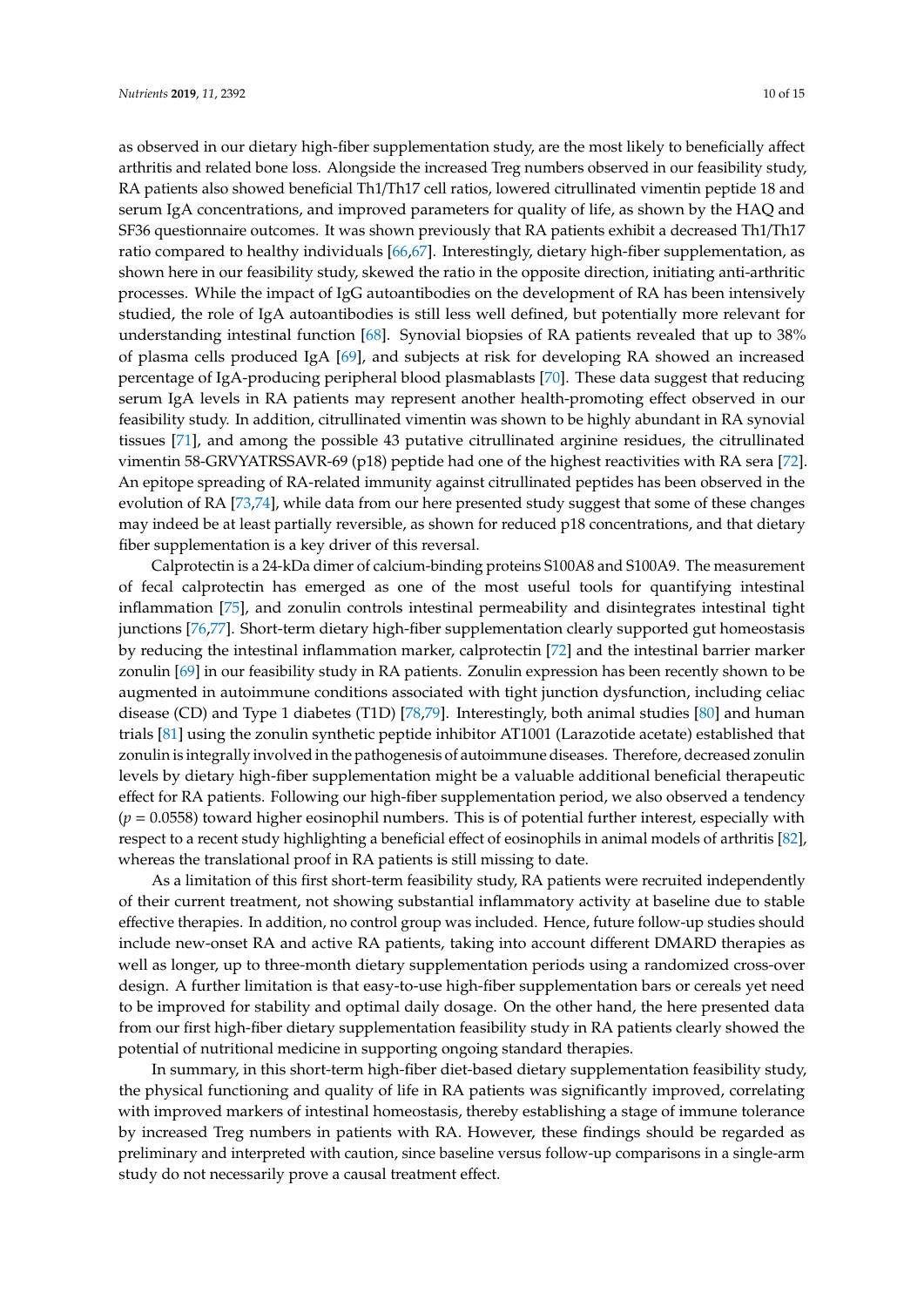## **5. Conclusions**

Our results lay the foundation for further controlled studies on high-fiber supplementation in RA patients in the future.

**Author Contributions:** Conceptualization, H.B., G.S., J.R., and M.M.Z.; methodology, J.H., P.T., H.B., and M.M.Z.; validation, J.H., H.B., and M.M.Z.; formal analysis, M.M.Z.; investigation, J.H., M.H., M.F., M.V.S., K.S., and H.B.; resources, H.B., U.S., G.S., and J.H.; data curation, H.B. and M.M.Z.; writing—original draft preparation, M.M.Z.; writing—review and editing, G.S. and M.M.Z.; visualization, M.M.Z.; supervision, M.M.Z.; project administration, J.R. and M.M.Z.; funding acquisition, K.T., J.R., and M.M.Z. All authors critically revised the manuscript and approved the final version.

**Funding:** This research was funded by German Research Foundation (DFG), DFG-FOR2886 Project-No.-TP01, TP03 and TP04, DFG-CRC1181-Project-No. B07 and by the Federal Ministry of Education and research (BMBF), BMBF– METARTHROS-Project-No. 2.

**Acknowledgments:** We are thankful to the Medical Clinic 3 team of study ambulance in Erlangen for access to patients and human samples. We are grateful for technical support from Orgentec Diagnostika GmbH and for manufacturing the high-fiber supplementation from Backhaus Lüning GmbH.

**Conflicts of Interest:** H.B., G.S., and M.M.Z. are joint partners in founding the future spin-off Ltd. Melio.Care® of the University of Erlangen-Nürnberg, Germany. Melio.Care® designed, produced, and provided the high-fiber dietary supplementations for this study together with the bakery chain Backhaus Lüning GmbH, Bingen, Germany. All other authors have no conflict of interest.

# **References**

- <span id="page-10-0"></span>1. McInnes, I.B.; Schett, G. The Pathogenesis of Rheumatoid Arthritis. *N. Engl. J. Med.* **2011**, *365*, 2205–2219. [\[CrossRef\]](http://dx.doi.org/10.1056/NEJMra1004965) [\[PubMed\]](http://www.ncbi.nlm.nih.gov/pubmed/22150039)
- <span id="page-10-1"></span>2. Alamanos, Y.; Voulgari, P.V.; Drosos, A.A. Incidence and Prevalence of Rheumatoid Arthritis, Based on the 1987 American College of Rheumatology Criteria: A Systematic Review. *Semin. Arthritis Rheum.* **2006**, *36*, 182–188. [\[CrossRef\]](http://dx.doi.org/10.1016/j.semarthrit.2006.08.006) [\[PubMed\]](http://www.ncbi.nlm.nih.gov/pubmed/17045630)
- <span id="page-10-2"></span>3. Chopra, A.; Abdel-Nasser, A. Epidemiology of rheumatic musculoskeletal disorders in the developing world. *Best Pr. Res. Clin. Rheumatol.* **2008**, *22*, 583–604. [\[CrossRef\]](http://dx.doi.org/10.1016/j.berh.2008.07.001) [\[PubMed\]](http://www.ncbi.nlm.nih.gov/pubmed/18783739)
- <span id="page-10-3"></span>4. Deane, K.D.; Demoruelle, M.K.; Kelmenson, L.B.; Kuhn, K.A.; Norris, J.M.; Holers, V.M. Genetic and environmental risk factors for rheumatoid arthritis. *Best Pr. Res. Clin. Rheumatol.* **2017**, *31*, 3–18. [\[CrossRef\]](http://dx.doi.org/10.1016/j.berh.2017.08.003) [\[PubMed\]](http://www.ncbi.nlm.nih.gov/pubmed/29221595)
- <span id="page-10-4"></span>5. Stastny, P. Association of the B-Cell Alloantigen DRw4 with Rheumatoid Arthritis. *N. Engl. J. Med.* **1978**, *298*, 869–871. [\[CrossRef\]](http://dx.doi.org/10.1056/NEJM197804202981602) [\[PubMed\]](http://www.ncbi.nlm.nih.gov/pubmed/147420)
- <span id="page-10-5"></span>6. Bach, J.-F. The Effect of Infections on Susceptibility to Autoimmune and Allergic Diseases. *N. Engl. J. Med.* **2002**, *347*, 911–920. [\[CrossRef\]](http://dx.doi.org/10.1056/NEJMra020100) [\[PubMed\]](http://www.ncbi.nlm.nih.gov/pubmed/12239261)
- <span id="page-10-6"></span>7. Nakaji, S.; Sugawara, K.; Saito, D.; Yoshioka, Y.; Macauley, D.; Bradley, T.; Kernohan, G.; Baxter, D. Trends in dietary fiber intake in Japan over the last century. *Eur. J. Nutr.* **2002**, *41*, 222–227. [\[CrossRef\]](http://dx.doi.org/10.1007/s00394-002-0379-x)
- <span id="page-10-7"></span>8. Roediger, W.E. Role of anaerobic bacteria in the metabolic welfare of the colonic mucosa in man. *Gut* **1980**, *21*, 793–798. [\[CrossRef\]](http://dx.doi.org/10.1136/gut.21.9.793)
- <span id="page-10-8"></span>9. Binder, H.J.; Mehta, P. Short-chain fatty acids stimulate active sodium and chloride absorption in vitro in the rat distal colon. *Gastroenterology* **1989**, *96*, 989–996. [\[CrossRef\]](http://dx.doi.org/10.1016/0016-5085(89)91614-4)
- <span id="page-10-9"></span>10. Flint, H.J.; Bayer, E.A.; Rincon, M.T.; Lamed, R.; White, B.A. Polysaccharide utilization by gut bacteria: Potential for new insights from genomic analysis. *Nat. Rev. Genet.* **2008**, *6*, 121–131. [\[CrossRef\]](http://dx.doi.org/10.1038/nrmicro1817)
- <span id="page-10-10"></span>11. Brüssow, H.; Parkinson, S.J. You are what you eat. *Nat. Biotech.* **2014**, *32*, 243.
- 12. Clemente, J.C.; Ursell, L.K.; Parfrey, L.W.; Knight, R. The impact of the gut microbiota on human health: An integrative view. *Cell* **2012**, *148*, 1258–1270. [\[CrossRef\]](http://dx.doi.org/10.1016/j.cell.2012.01.035)
- <span id="page-10-12"></span>13. De Filippo, C.; Cavalieri, D.; Di Paola, M.; Ramazzotti, M.; Poullet, J.B.; Massart, S.; Collini, S.; Pieraccini, G.; Lionetti, P. Impact of diet in shaping gut microbiota revealed by a comparative study in children from Europe and rural Africa. *Proc. Natl. Acad. Sci. USA* **2010**, *107*, 14691–14696. [\[CrossRef\]](http://dx.doi.org/10.1073/pnas.1005963107) [\[PubMed\]](http://www.ncbi.nlm.nih.gov/pubmed/20679230)
- <span id="page-10-11"></span>14. Louis, P.; Young, P.; Holtrop, G.; Flint, H.J. Diversity of human colonic butyrate-producing bacteria revealed by analysis of the butyryl-CoA:acetate CoA-transferase gene. *Environ. Microbiol.* **2010**, *12*, 304–314. [\[CrossRef\]](http://dx.doi.org/10.1111/j.1462-2920.2009.02066.x)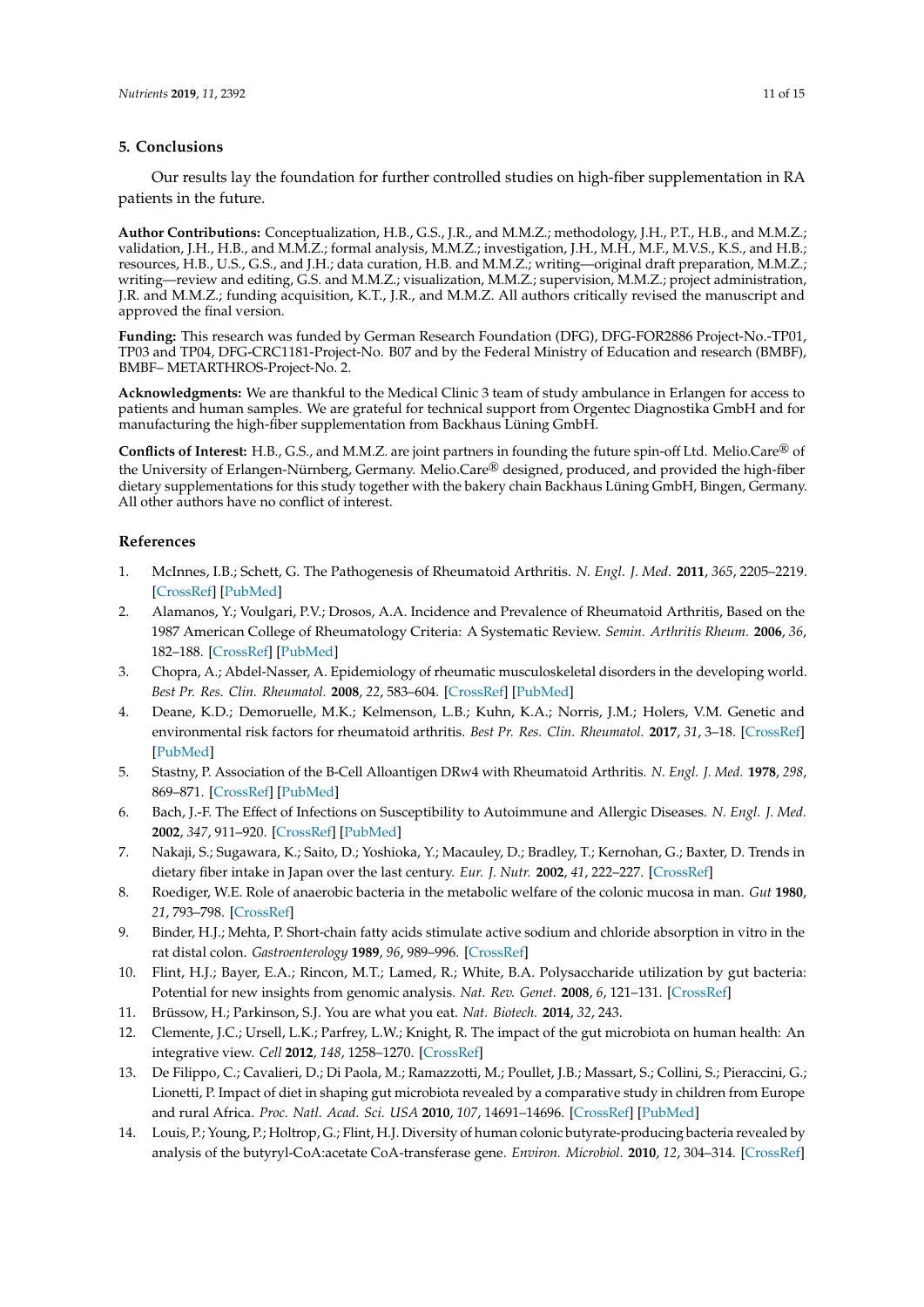- <span id="page-11-0"></span>15. Darlington, L.; Ramsey, N.; Mansfield, J. Placebo-Controlled, blind study of dietary manipulation therapy in rheumatoid arthritis. *Lancet* **1986**, *327*, 236–238. [\[CrossRef\]](http://dx.doi.org/10.1016/S0140-6736(86)90774-9)
- <span id="page-11-14"></span>16. Cleland, L.G.; James, M.J. Dietary n-3 fatty acids and therapy for rheumatoid arthritis. *Semin. Arthritis Rheum.* **1997**, *27*, 85–97.
- 17. Kremer, J.; Michalek, A.; Lininger, L.; Huyck, C.; Bigauoette, J.; Timchalk, M.; Rynes, R.; Zieminski, J.; Bartholomew, L. Effects of manipulation of dietary fatty acids on clinical manifestations of rheumatoid arthritis. *Lancet* **1985**, *1*, 184–187. [\[CrossRef\]](http://dx.doi.org/10.1016/S0140-6736(85)92024-0)
- 18. Kremer, J.M.; Lawrence, D.A.; Jubiz, W.; Digiacomo, R.; Rynes, R.; Bartholomew, L.E.; Sherman, M. Dietary fish oil and olive oil supplementation in patients with rheumatoid arthritis. Clinical and immunologic effects. *Arthritis Rheumnol.* **1990**, *33*, 810–820. [\[CrossRef\]](http://dx.doi.org/10.1002/art.1780330607) [\[PubMed\]](http://www.ncbi.nlm.nih.gov/pubmed/2363736)
- <span id="page-11-1"></span>19. Panush, R.S.; Carter, R.L.; Katz, P.; Kowsari, B.; Longley, S.; Finnie, S. Diet therapy for rheumatoid arthritis. *Arthritis Rheumnol.* **1983**, *26*, 462–471. [\[CrossRef\]](http://dx.doi.org/10.1002/art.1780260403) [\[PubMed\]](http://www.ncbi.nlm.nih.gov/pubmed/6838671)
- <span id="page-11-2"></span>20. Kjeldsen-Kragh, J.; Borchgrevink, C.; Laerum, E.; Haugen, M.; Eek, M.; Førre, O.; Mowinkel, P.; Hovi, K.; Frre, O. Controlled trial of fasting and one-year vegetarian diet in rheumatoid arthritis. *Lancet* **1991**, *338*, 899–902. [\[CrossRef\]](http://dx.doi.org/10.1016/0140-6736(91)91770-U)
- <span id="page-11-3"></span>21. Udén, A.M.; Trang, L.; Venizelos, N.; Palmblad, J. Neutrophil functions and clinical performance after total fasting in patients with rheumatoid arthritis. *Ann. Rheum. Dis.* **1983**, *42*, 45–51. [\[CrossRef\]](http://dx.doi.org/10.1136/ard.42.1.45) [\[PubMed\]](http://www.ncbi.nlm.nih.gov/pubmed/6338840)
- <span id="page-11-4"></span>22. Kjeldsen-Kragh, J.; Haugen, M.; Borchgrevink, C.F.; Førre, Ø. Vegetarian diet for patients with rheumatoid arthritis — Status: Two years after introduction of the diet. *Clin. Rheumatol.* **1994**, *13*, 475–482. [\[CrossRef\]](http://dx.doi.org/10.1007/BF02242946)
- <span id="page-11-5"></span>23. Sköldstam, L.; Hagfors, L.; Johansson, G. An experimental study of a Mediterranean diet intervention for patients with rheumatoid arthritis. *Ann. Rheum. Dis.* **2003**, *62*, 208–214. [\[CrossRef\]](http://dx.doi.org/10.1136/ard.62.3.208)
- <span id="page-11-6"></span>24. Vaghef-Mehrabany, E.; Alipour, B.; Homayouni-Rad, A.; Sharif, S.-K.; Asghari-Jafarabadi, M.; Zavvari, S. Probiotic supplementation improves inflammatory status in patients with rheumatoid arthritis. *Nutrition* **2014**, *30*, 430–435. [\[CrossRef\]](http://dx.doi.org/10.1016/j.nut.2013.09.007) [\[PubMed\]](http://www.ncbi.nlm.nih.gov/pubmed/24355439)
- <span id="page-11-7"></span>25. Nagpal, R.; Wang, S.; Ahmadi, S.; Hayes, J.; Gagliano, J.; Subashchandrabose, S.; Kitzman, D.W.; Becton, T.; Read, R.; Yadav, H. Human-origin probiotic cocktail increases short-chain fatty acid production via modulation of mice and human gut microbiome. *Sci. Rep.* **2018**, *8*, 12649. [\[CrossRef\]](http://dx.doi.org/10.1038/s41598-018-30114-4) [\[PubMed\]](http://www.ncbi.nlm.nih.gov/pubmed/30139941)
- <span id="page-11-8"></span>26. Arpaia, N.; Campbell, C.; Fan, X.; Dikiy, S.; Van Der Veeken, J.; DeRoos, P.; Liu, H.; Cross, J.R.; Pfeffer, K.; Coffer, P.J.; et al. Metabolites produced by commensal bacteria promote peripheral regulatory T-cell generation. *Nature* **2013**, *504*, 451–455. [\[CrossRef\]](http://dx.doi.org/10.1038/nature12726) [\[PubMed\]](http://www.ncbi.nlm.nih.gov/pubmed/24226773)
- 27. Bollrath, J.; Powrie, F. Feed your Tregs more fiber. *Science* **2013**, *341*, 463–464. [\[CrossRef\]](http://dx.doi.org/10.1126/science.1242674)
- 28. Haghikia, A.; Jörg, S.; Duscha, A.; Berg, J.; Manzel, A.; Waschbisch, A.; Hammer, A.; Lee, D.-H.; May, C.; Wilck, N.; et al. Dietary Fatty Acids Directly Impact Central Nervous System Autoimmunity via the Small Intestine. *Immunity* **2015**, *43*, 817–829. [\[CrossRef\]](http://dx.doi.org/10.1016/j.immuni.2015.09.007)
- <span id="page-11-13"></span>29. Smith, P.M.; Howitt, M.R.; Panikov, N.; Michaud, M.; Gallini, C.A.; Bohlooly-Y, M.; Glickman, J.N.; Garrett, W.S. The microbial metabolites, short-chain fatty acids, regulate colonic Treg cell homeostasis. *Science* **2013**, *341*, 569–573. [\[CrossRef\]](http://dx.doi.org/10.1126/science.1241165)
- 30. Trompette, A.; Gollwitzer, E.S.; Yadava, K.; Sichelstiel, A.K.; Sprenger, N.; Ngom-Bru, C.; Blanchard, C.; Junt, T.; Nicod, L.P.; Harris, N.L.; et al. Gut microbiota metabolism of dietary fiber influences allergic airway disease and hematopoiesis. *Nat. Med.* **2014**, *20*, 159–166. [\[CrossRef\]](http://dx.doi.org/10.1038/nm.3444)
- <span id="page-11-9"></span>31. Zaiss, M.M.; Rapin, A.; Lebon, L.; Dubey, L.K.; Mosconi, I.; Sarter, K.; Piersigilli, A.; Menin, L.; Walker, A.W.; Rougemont, J.; et al. The Intestinal Microbiota Contributes to the Ability of Helminths to Modulate Allergic Inflammation. *Immunity* **2015**, *43*, 998–1010. [\[CrossRef\]](http://dx.doi.org/10.1016/j.immuni.2015.09.012) [\[PubMed\]](http://www.ncbi.nlm.nih.gov/pubmed/26522986)
- <span id="page-11-10"></span>32. Hui, W.; Yu, D.; Cao, Z.; Zhao, X. Butyrate inhibit collagen-induced arthritis via Treg/IL-10/Th17 axis. *Int. Immunopharmacol.* **2019**, *68*, 226–233. [\[CrossRef\]](http://dx.doi.org/10.1016/j.intimp.2019.01.018) [\[PubMed\]](http://www.ncbi.nlm.nih.gov/pubmed/30660077)
- <span id="page-11-15"></span>33. Lucas, S.; Omata, Y.; Hofmann, J.; Bottcher, M.; Iljazovic, A.; Sarter, K.; Albrecht, O.; Schulz, O.; Krishnacoumar, B.; Kronke, G.; et al. Short-chain fatty acids regulate systemic bone mass and protect from pathological bone loss. *Nat. Commun.* **2018**, *9*, 55. [\[CrossRef\]](http://dx.doi.org/10.1038/s41467-017-02490-4) [\[PubMed\]](http://www.ncbi.nlm.nih.gov/pubmed/29302038)
- <span id="page-11-12"></span>34. Tyagi, A.M.; Yu, M.; Darby, T.M.; Vaccaro, C.; Li, J.-Y.; Owens, J.A.; Hsu, E.; Adams, J.; Weitzmann, M.N.; Jones, R.M.; et al. The Microbial Metabolite Butyrate Stimulates Bone Formation via T Regulatory Cell-Mediated Regulation of WNT10B Expression. *Immunity* **2018**, *49*, 1116–1131.e7. [\[CrossRef\]](http://dx.doi.org/10.1016/j.immuni.2018.10.013) [\[PubMed\]](http://www.ncbi.nlm.nih.gov/pubmed/30446387)
- <span id="page-11-11"></span>35. Zaiss, M.M.; Jones, R.M.; Schett, G.; Pacifici, R. The gut-bone axis: How bacterial metabolites bridge the distance. *J. Clin. Investig.* **2019**, *129*, 3018–3028. [\[CrossRef\]](http://dx.doi.org/10.1172/JCI128521) [\[PubMed\]](http://www.ncbi.nlm.nih.gov/pubmed/31305265)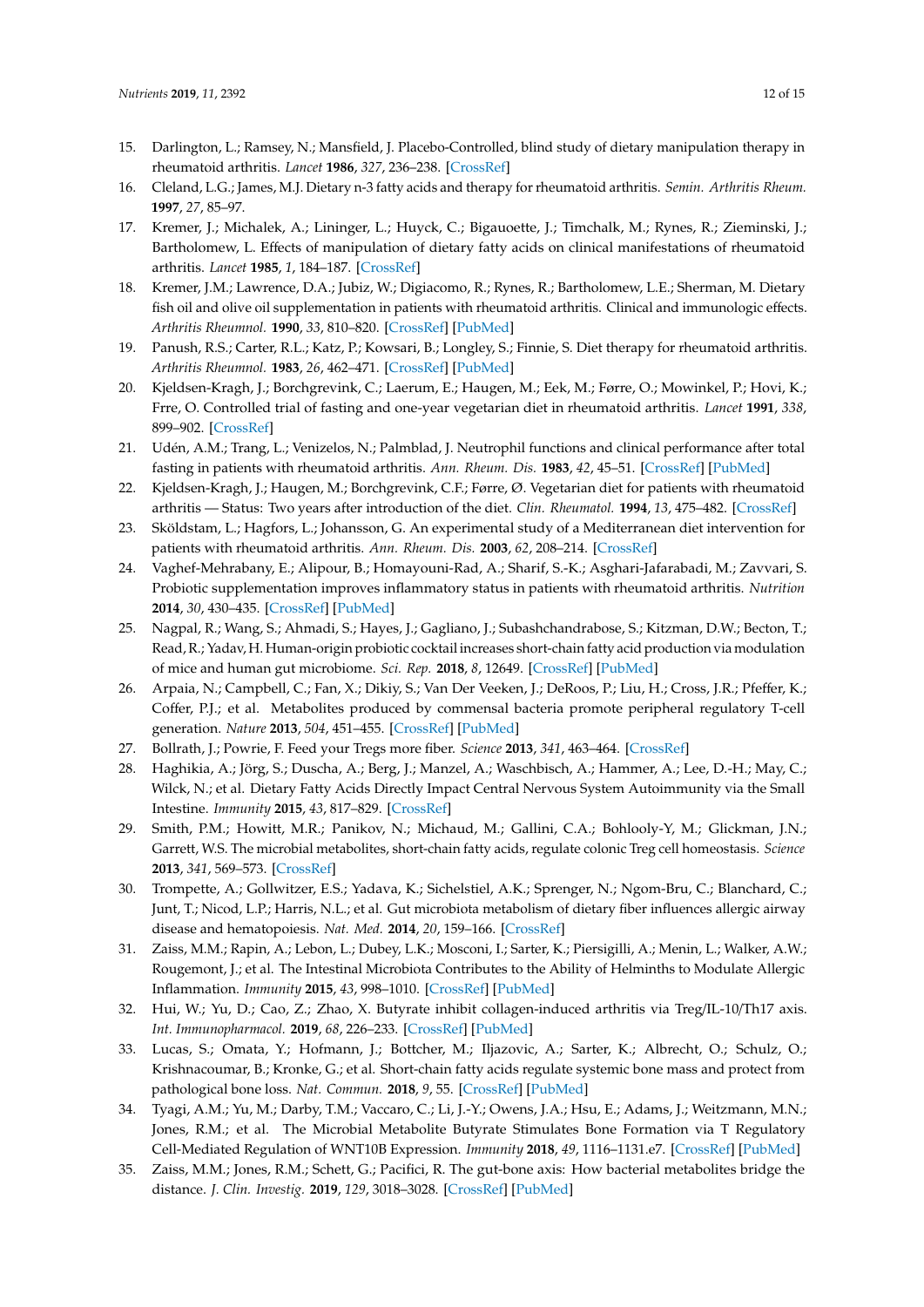- <span id="page-12-0"></span>36. Sakaguchi, S.; Yamaguchi, T.; Nomura, T.; Ono, M. Regulatory T Cells and Immune Tolerance. *Cell* **2008**, *133*, 775–787. [\[CrossRef\]](http://dx.doi.org/10.1016/j.cell.2008.05.009)
- <span id="page-12-1"></span>37. Zaiss, M.M.; Axmann, R.; Zwerina, J.; Polzer, K.; Gückel, E.; Skapenko, A.; Horwood, N.; Cope, A.; Schett, G.; Schulze-Koops, H.; et al. Treg cells suppress osteoclast formation: A new link between the immune system and bone. *Arthritis Rheumnol.* **2007**, *56*, 4104–4112. [\[CrossRef\]](http://dx.doi.org/10.1002/art.23138)
- 38. Zaiss, M.M.; Frey, B.; Hess, A.; Zwerina, J.; Luther, J.; Nimmerjahn, F.; Engelke, K.; Kollias, G.; Hünig, T.; Schett, G.; et al. Regulatory T Cells Protect from Local and Systemic Bone Destruction in Arthritis. *J. Immunol.* **2010**, *184*, 7238–7246. [\[CrossRef\]](http://dx.doi.org/10.4049/jimmunol.0903841)
- <span id="page-12-2"></span>39. Zaiss, M.M.; Sarter, K.; Hess, A.; Engelke, K.; Böhm, C.; Nimmerjahn, F.; Voll, R.; Schett, G.; David, J.-P.; David, J. Increased bone density and resistance to ovariectomy-induced bone loss in FoxP3-transgenic mice based on impaired osteoclast differentiation. *Arthritis Rheumnol.* **2010**, *62*, 2328–2338. [\[CrossRef\]](http://dx.doi.org/10.1002/art.27535)
- <span id="page-12-3"></span>40. Flores-Borja, F.; Jury, E.C.; Mauri, C.; Ehrenstein, M.R. Defects in CTLA-4 are associated with abnormal regulatory T cell function in rheumatoid arthritis. *Proc. Natl. Acad. Sci. USA* **2008**, *105*, 19396–19401. [\[CrossRef\]](http://dx.doi.org/10.1073/pnas.0806855105)
- <span id="page-12-4"></span>41. Aletaha, D.; Neogi, T.; Silman, A.J.; Funovits, J.; Felson, D.T.; Bingham, C.O.; Birnbaum, N.S.; Burmester, G.R.; Bykerk, V.P.; Cohen, M.D.; et al. 2010 Rheumatoid arthritis classification criteria: An American College of Rheumatology/European League Against Rheumatism collaborative initiative. *Arthritis Rheumnol.* **2010**, *62*, 2569–2581. [\[CrossRef\]](http://dx.doi.org/10.1002/art.27584) [\[PubMed\]](http://www.ncbi.nlm.nih.gov/pubmed/20872595)
- <span id="page-12-5"></span>42. Haftenberger, M.; Heuer, T.; Heidemann, C.; Kube, F.; Krems, C.; Mensink, G.B. Relative validation of a food frequency questionnaire for national health and nutrition monitoring. *Nutr. J.* **2010**, *9*, 36. [\[CrossRef\]](http://dx.doi.org/10.1186/1475-2891-9-36) [\[PubMed\]](http://www.ncbi.nlm.nih.gov/pubmed/20840739)
- <span id="page-12-6"></span>43. Figueiredo, C.P. Antimodified protein antibody response pattern influences the risk for disease relapse in patients with rheumatoid arthritis tapering disease modifying antirheumatic drugs. *Ann. Rheum. Dis.* **2017**, *76*, 399–407. [\[CrossRef\]](http://dx.doi.org/10.1136/annrheumdis-2016-209297) [\[PubMed\]](http://www.ncbi.nlm.nih.gov/pubmed/27323772)
- <span id="page-12-7"></span>44. Juarez, M.; Bang, H.; Hammar, F.; Reimer, U.; Dyke, B.; Sahbudin, I.; Buckley, C.D.; Fisher, B.; Filer, A.; Raza, K. Identification of novel antiacetylated vimentin antibodies in patients with early inflammatory arthritis. *Ann. Rheum. Dis.* **2016**, *75*, 1099–1107. [\[CrossRef\]](http://dx.doi.org/10.1136/annrheumdis-2014-206785) [\[PubMed\]](http://www.ncbi.nlm.nih.gov/pubmed/26160441)
- <span id="page-12-8"></span>45. Macfarlane, S.; Macfarlane, G.T. Regulation of short-chain fatty acid production. *Proc. Nutr. Soc.* **2003**, *62*, 67–72. [\[CrossRef\]](http://dx.doi.org/10.1079/PNS2002207)
- <span id="page-12-9"></span>46. Van Tuyl, L.H.; Voskuyl, A.E.; Boers, M.; Geusens, P.; Landewé, R.B.; Dijkmans, B.A.; Lems, W.F. Baseline RANKL:OPG ratio and markers of bone and cartilage degradation predict annual radiological progression over 11 years in rheumatoid arthritis. *Ann. Rheum. Dis.* **2010**, *69*, 1623–1628. [\[CrossRef\]](http://dx.doi.org/10.1136/ard.2009.121764)
- <span id="page-12-10"></span>47. Van der Helm-van, A.H.; Verpoort, K.N.; Breedveld, F.C.; Toes, R.E.; Huizinga, T.W. Antibodies to citrullinated proteins and differences in clinical progression of rheumatoid arthritis. *Arthritis Res. Ther.* **2005**, *7*, R949–R958. [\[CrossRef\]](http://dx.doi.org/10.1186/ar1767)
- <span id="page-12-11"></span>48. Sonnenburg, E.D.; Sonnenburg, J.L. Starving our microbial self: The deleterious consequences of a diet deficient in microbiota-accessible carbohydrates. *Cell Metab.* **2014**, *20*, 779–786. [\[CrossRef\]](http://dx.doi.org/10.1016/j.cmet.2014.07.003)
- <span id="page-12-12"></span>49. Levy, M.; Kolodziejczyk, A.A.; Thaiss, C.A.; Elinav, E. Dysbiosis and the immune system. *Nat. Rev. Immunol.* **2017**, *17*, 219–232. [\[CrossRef\]](http://dx.doi.org/10.1038/nri.2017.7)
- <span id="page-12-13"></span>50. Deehan, E.C.; Walter, J. The Fiber Gap and the Disappearing Gut Microbiome: Implications for Human Nutrition. *Trends Endocrinol. Metab.* **2016**, *27*, 239–242. [\[CrossRef\]](http://dx.doi.org/10.1016/j.tem.2016.03.001)
- <span id="page-12-14"></span>51. Cuvelier, C.; Barbatis, C.; Mielants, H.; De Vos, M.; Roels, H.; Veys, E. Histopathology of intestinal inflammation related to reactive arthritis. *Gut* **1987**, *28*, 394–401. [\[CrossRef\]](http://dx.doi.org/10.1136/gut.28.4.394) [\[PubMed\]](http://www.ncbi.nlm.nih.gov/pubmed/3495471)
- <span id="page-12-15"></span>52. Kohashi, O.; Kuwata, J.; Umehara, K.; Uemura, F.; Takahashi, T.; Ozawa, A. Susceptibility to adjuvant-induced arthritis among germfree, specific-pathogen-free, and conventional rats. *Infect. Immun.* **1979**, *26*, 791–794. [\[PubMed\]](http://www.ncbi.nlm.nih.gov/pubmed/160888)
- <span id="page-12-16"></span>53. Kohashi, O.; Kohashi, Y.; Takahashi, T.; Ozawa, A.; Shigematsu, N. Suppressive effect ofEscherichia coli on adjuvant-induced arthritis in germ-free rats. *Arthritis Rheumnol.* **1986**, *29*, 547–553. [\[CrossRef\]](http://dx.doi.org/10.1002/art.1780290413) [\[PubMed\]](http://www.ncbi.nlm.nih.gov/pubmed/3518723)
- <span id="page-12-17"></span>54. Rath, H.C.; Herfarth, H.H.; Ikeda, J.S.; Grenther, W.B.; Hamm, T.E.; Balish, E.; Taurog, J.D.; Hammer, R.E.; Wilson, K.H.; Sartor, R.B. Normal luminal bacteria, especially Bacteroides species, mediate chronic colitis, gastritis, and arthritis in HLA-B27/human beta2 microglobulin transgenic rats. *J. Clin. Investig.* **1996**, *98*, 945–953. [\[CrossRef\]](http://dx.doi.org/10.1172/JCI118878) [\[PubMed\]](http://www.ncbi.nlm.nih.gov/pubmed/8770866)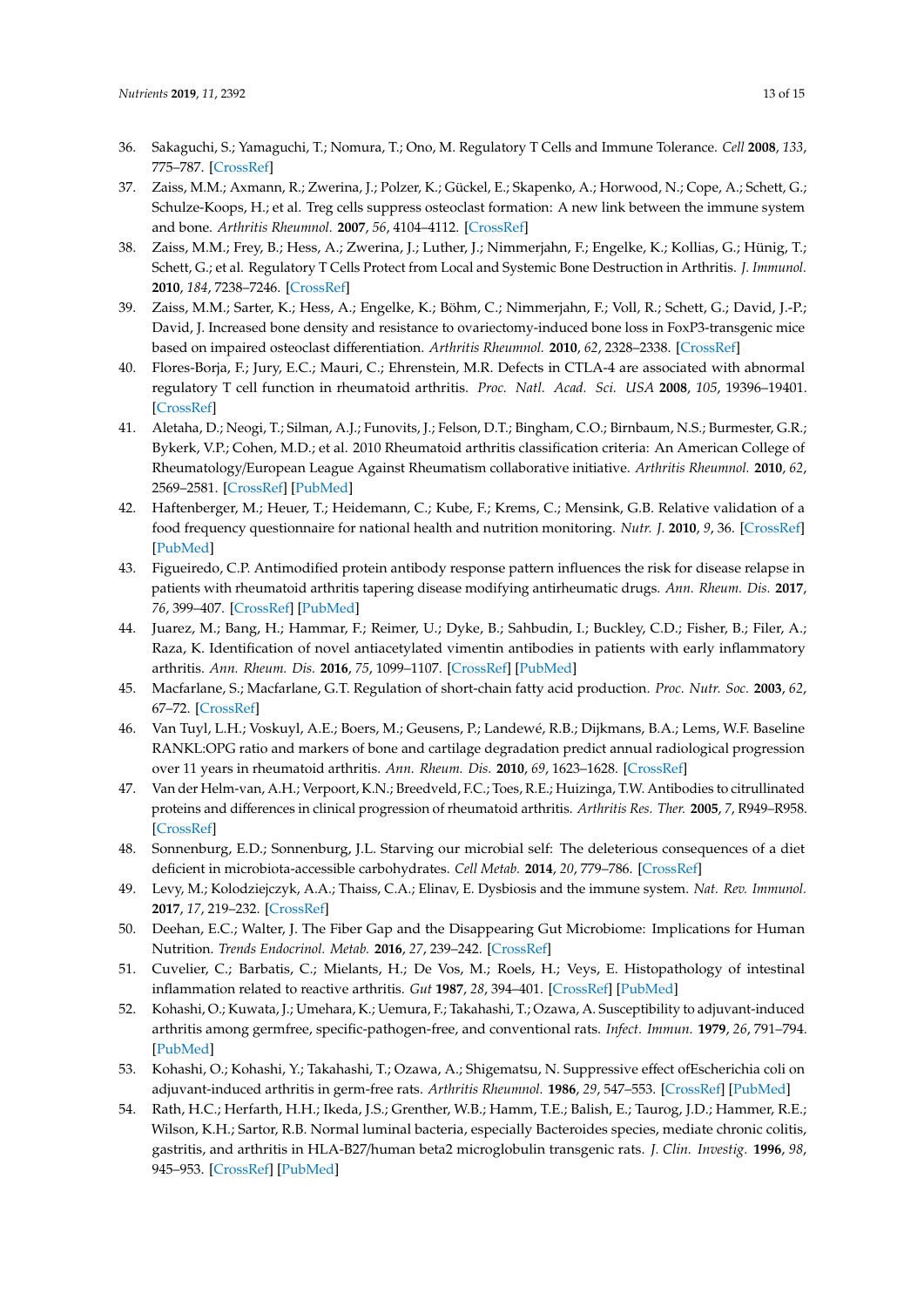- <span id="page-13-0"></span>55. Sinkorova, Z.; Capkova, J.; Niederlová, J.; Štěpánková, R.; Sinkora, J. Commensal intestinal bacterial strains trigger ankylosing enthesopathy of the ankle in inbred B10.BR (H-2k) male mice. *Hum. Immunol.* **2008**, *69*, 845–850. [\[CrossRef\]](http://dx.doi.org/10.1016/j.humimm.2008.08.296) [\[PubMed\]](http://www.ncbi.nlm.nih.gov/pubmed/18840492)
- <span id="page-13-1"></span>56. Evans-Marin, H.; Rogier, R.; Koralov, S.B.; Manasson, J.; Roeleveld, D.; Van Der Kraan, P.M.; Scher, J.U.; Koenders, M.I.; Abdollahi-Roodsaz, S. Microbiota-Dependent Involvement of Th17 Cells in Murine Models of Inflammatory Arthritis. *Arthritis Rheumatol.* **2018**, *70*, 1971–1983. [\[CrossRef\]](http://dx.doi.org/10.1002/art.40657) [\[PubMed\]](http://www.ncbi.nlm.nih.gov/pubmed/29975009)
- 57. Jubair, W.K.; Hendrickson, J.D.; Severs, E.L.; Schulz, H.M.; Adhikari, S.; Ir, D.; Pagan, J.D.; Anthony, R.M.; Robertson, C.E.; Frank, D.N.; et al. Modulation of Inflammatory Arthritis in Mice by Gut Microbiota Through Mucosal Inflammation and Autoantibody Generation. *Arthritis Rheumatol.* **2018**, *70*, 1220–1233. [\[CrossRef\]](http://dx.doi.org/10.1002/art.40490) [\[PubMed\]](http://www.ncbi.nlm.nih.gov/pubmed/29534332)
- <span id="page-13-2"></span>58. Maeda, Y.; Kurakawa, T.; Umemoto, E.; Motooka, D.; Ito, Y.; Gotoh, K.; Hirota, K.; Matsushita, M.; Furuta, Y.; Narazaki, M.; et al. Dysbiosis Contributes to Arthritis Development via Activation of Autoreactive T Cells in the Intestine. *Arthritis Rheumatol.* **2016**, *68*, 2646–2661. [\[CrossRef\]](http://dx.doi.org/10.1002/art.39783)
- <span id="page-13-3"></span>59. Edwards, C.J. Commensal gut bacteria and the etiopathogenesis of rheumatoid arthritis. *J. Rheumatol.* **2008**, *35*, 1477–14797.
- <span id="page-13-4"></span>60. Vaahtovuo, J.; Munukka, E.; Korkeamäki, M.; Luukkainen, R.; Toivanen, P. Fecal microbiota in early rheumatoid arthritis. *J. Rheumatol.* **2008**, *35*, 1500–1505.
- <span id="page-13-5"></span>61. Alpizar-Rodriguez, D.; Lesker, T.R.; Gronow, A.; Gilbert, B.; Raemy, E.; Lamacchia, C.; Gabay, C.; Finckh, A.; Strowig, T. Prevotella copri in individuals at risk for rheumatoid arthritis. *Ann. Rheum. Dis.* **2019**, *78*, 590–593. [\[CrossRef\]](http://dx.doi.org/10.1136/annrheumdis-2018-214514) [\[PubMed\]](http://www.ncbi.nlm.nih.gov/pubmed/30760471)
- 62. Pianta, A.; Arvikar, S.; Strle, K.; Drouin, E.E.; Wang, Q.; Costello, C.E.; Steere, A.C. Evidence of the Immune Relevance of Prevotella copri, a Gut Microbe, in Patients with Rheumatoid Arthritis. *Arthritis Rheumatol.* **2017**, *69*, 964–975. [\[CrossRef\]](http://dx.doi.org/10.1002/art.40003) [\[PubMed\]](http://www.ncbi.nlm.nih.gov/pubmed/27863183)
- 63. Pianta, A.; Arvikar, S.L.; Strle, K.; Drouin, E.E.; Wang, Q.; Costello, C.E.; Steere, A.C. Two rheumatoid arthritis–specific autoantigens correlate microbial immunity with autoimmune responses in joints. *J. Clin. Investig.* **2017**, *127*, 2946–2956. [\[CrossRef\]](http://dx.doi.org/10.1172/JCI93450) [\[PubMed\]](http://www.ncbi.nlm.nih.gov/pubmed/28650341)
- <span id="page-13-6"></span>64. Scher, J.U.; Sczesnak, A.; Longman, R.S.; Segata, N.; Ubeda, C.; Bielski, C.; Rostron, T.; Cerundolo, V.; Pamer, E.G.; Abramson, S.B.; et al. Expansion of intestinal Prevotella copri correlates with enhanced susceptibility to arthritis. *eLife* **2013**, *2*, e01202. [\[CrossRef\]](http://dx.doi.org/10.7554/eLife.01202) [\[PubMed\]](http://www.ncbi.nlm.nih.gov/pubmed/24192039)
- <span id="page-13-7"></span>65. Zhang, X.; Zhang, D.; Jia, H.; Feng, Q.; Wang, D.; Liang, D.; Wu, X.; Li, J.; Tang, L.; Li, Y.; et al. The oral and gut microbiomes are perturbed in rheumatoid arthritis and partly normalized after treatment. *Nat. Med.* **2015**, *21*, 895–905. [\[CrossRef\]](http://dx.doi.org/10.1038/nm.3914)
- <span id="page-13-8"></span>66. Bazzazi, H. Th1-Th17 Ratio as a New Insight in Rheumatoid Arthritis Disease. *Iran. J. Allergy Asthma Immunol.* **2018**, *17*, 68–77.
- <span id="page-13-9"></span>67. Kotake, S.; Nanke, Y.; Yago, T.; Kawamoto, M.; Kobashigawa, T.; Yamanaka, H. Elevated Ratio of Th17 Cell-Derived Th1 Cells (CD161(+)Th1 Cells) to CD161(+)Th17 Cells in Peripheral Blood of Early-Onset Rheumatoid Arthritis Patients. *Biomed. Res. Int.* **2016**, *2016*, 4186027. [\[CrossRef\]](http://dx.doi.org/10.1155/2016/4186027)
- <span id="page-13-10"></span>68. Aleyd, E.; Al, M.; Tuk, C.W.; van der Laken, C.J.; van Egmond, M. IgA Complexes in Plasma and Synovial Fluid of Patients with Rheumatoid Arthritis Induce Neutrophil Extracellular Traps via FcalphaRI. *J. Immunol.* **2016**, *197*, 4552–4559. [\[CrossRef\]](http://dx.doi.org/10.4049/jimmunol.1502353)
- <span id="page-13-11"></span>69. Revell, P.A.; Mayston, V.J. Immunoglobulin classes in plasma cells of the synovial membrane in chronic inflammatory joint disease. *Ann. Rheum. Dis.* **1986**, *45*, 405–408. [\[CrossRef\]](http://dx.doi.org/10.1136/ard.45.5.405)
- <span id="page-13-12"></span>70. Kinslow, J.D.; Blum, L.K.; Deane, K.D.; Demoruelle, M.K.; Okamoto, Y.; Parish, M.C.; Kongpachith, S.; Lahey, L.J.; Norris, J.M.; Holers, V.M. Elevated IgA Plasmablast Levels in Subjects at Risk of Developing Rheumatoid Arthritis. *Arthritis Rheumatol.* **2016**, *68*, 2372–2383. [\[CrossRef\]](http://dx.doi.org/10.1002/art.39771)
- <span id="page-13-13"></span>71. Vossenaar, E.R.; Després, N.; Lapointe, E.; Van Der Heijden, A.; Lora, M.; Senshu, T.; Van Venrooij, W.J.; Ménard, H.A. Rheumatoid arthritis specific anti-Sa antibodies target citrullinated vimentin. *Arthritis Res. Ther.* **2004**, *6*, R142–R150. [\[CrossRef\]](http://dx.doi.org/10.1186/ar1149) [\[PubMed\]](http://www.ncbi.nlm.nih.gov/pubmed/15059278)
- <span id="page-13-14"></span>72. Malakoutikhah, M.; Gómara, M.J.; Gómez-Puerta, J.A.; Sanmartí, R.; Haro, I. The Use of Chimeric Vimentin Citrullinated Peptides for the Diagnosis of Rheumatoid Arthritis. *J. Med. Chem.* **2011**, *54*, 7486–7492. [\[CrossRef\]](http://dx.doi.org/10.1021/jm200563u) [\[PubMed\]](http://www.ncbi.nlm.nih.gov/pubmed/21981664)
- <span id="page-13-15"></span>73. Falkenburg, W.J.; Van Schaardenburg, D. Evolution of autoantibody responses in individuals at risk of rheumatoid arthritis. *Best Pr. Res. Clin. Rheumatol.* **2017**, *31*, 42–52. [\[CrossRef\]](http://dx.doi.org/10.1016/j.berh.2017.07.005) [\[PubMed\]](http://www.ncbi.nlm.nih.gov/pubmed/29221597)